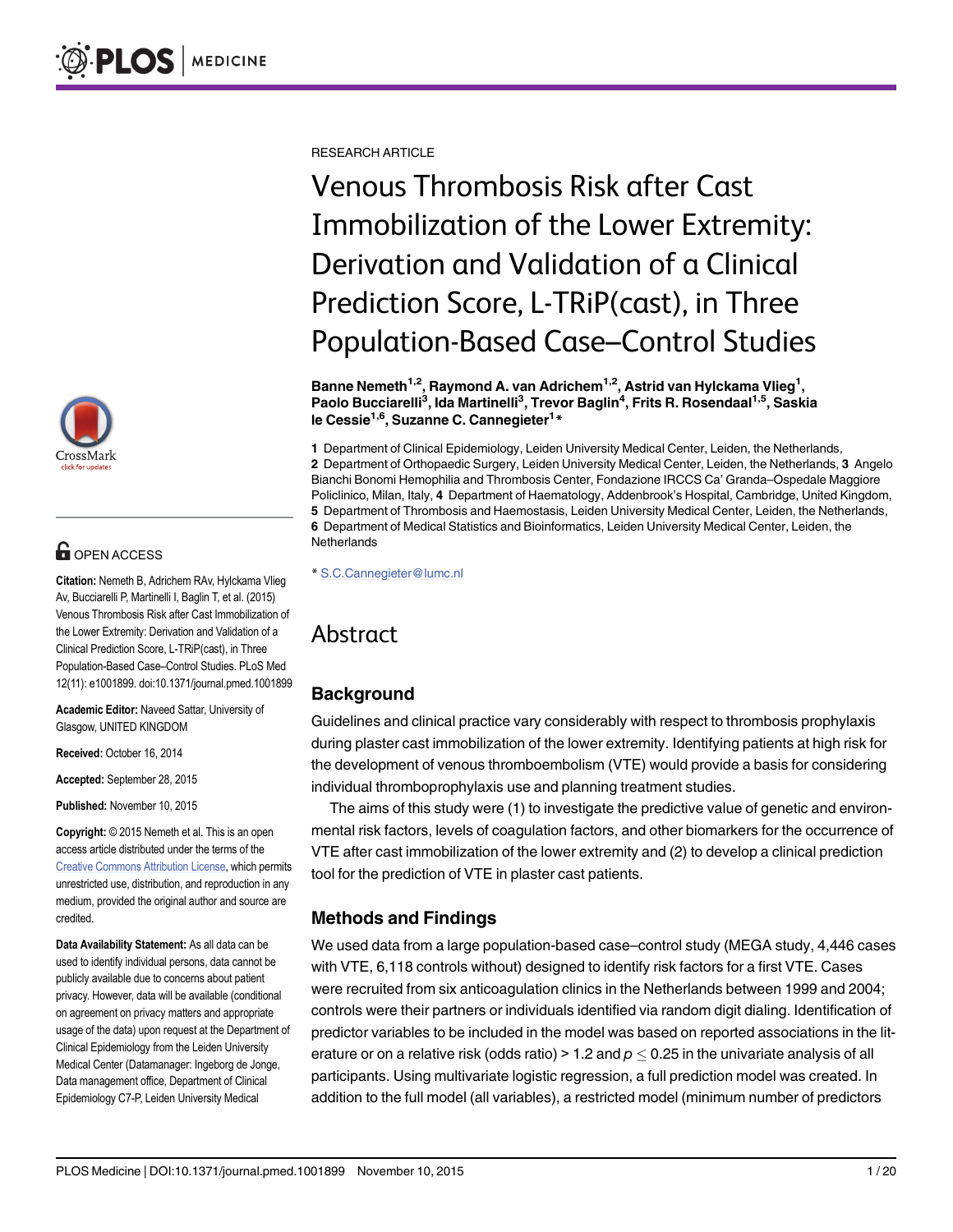Center, P.O. Box 9600, 2300 RC Leiden, The Netherlands, email: i.de\_jonge@lumc.nl).

Funding: Netherlands Heart Foundation (grant NHS 98.113), Netherlands Organisation for Scientific Research (grant 912-03-033|2003), Dutch Cancer Foundation (grant RUL 99/1992). The funders had no role in study design, data collection and analysis, decision to publish, or preparation of the manuscript.

<span id="page-1-0"></span>PLOS | MEDICINE

Competing Interests: SCC is a member of the Editorial Board of PLOS Medicine.

Abbreviations: AUC, area under the curve; BMI, body mass index; COPD, chronic obstructive pulmonary disease; DVT, deep vein thrombosis; OR, odds ratio; PE, pulmonary embolism; ROC, receiver operating characteristic; SNP, single nucleotide polymorphism; TIA, transient ischemic attack; VTE, venous thromboembolism.

with a maximum predictive value) and a clinical model (environmental risk factors only, no blood draw or assays required) were created. To determine the discriminatory power in patients with cast immobilization ( $n = 230$ ), the area under the curve (AUC) was calculated by means of a receiver operating characteristic. Validation was performed in two other case–control studies of the etiology of VTE: (1) the THE-VTE study, a two-center, population-based case–control study (conducted in Leiden, the Netherlands, and Cambridge, United Kingdom) with 784 cases and 523 controls included between March 2003 and December 2008 and (2) the Milan study, a population-based case–control study with 2,117 cases and 2,088 controls selected between December 1993 and December 2010 at the Thrombosis Center, Fondazione IRCCS Ca' Granda–Ospedale Maggiore Policlinico, Milan, Italy.

The full model consisted of 32 predictors, including three genetic factors and six biomarkers. For this model, an AUC of 0.85 (95% CI 0.77–0.92) was found in individuals with plaster cast immobilization of the lower extremity. The AUC for the restricted model (containing 11 predictors, including two genetic factors and one biomarker) was 0.84 (95% CI 0.77–0.92). The clinical model (consisting of 14 environmental predictors) resulted in an AUC of 0.77 (95% CI 0.66–0.87). The clinical model was converted into a risk score, the L-TRiP(cast) score (Leiden–Thrombosis Risk Prediction for patients with cast immobilization score), which showed an AUC of 0.76 (95% CI 0.66–0.86). Validation in the THE-VTE study data resulted in an AUC of 0.77 (95% CI 0.58–0.96) for the L-TRiP(cast) score. Validation in the Milan study resulted in an AUC of 0.93 (95% CI 0.86–1.00) for the full model, an AUC of 0.92 (95% CI 0.76–0.87) for the restricted model, and an AUC of 0.96 (95% CI 0.92–0.99) for the clinical model. The L-TRiP(cast) score resulted in an AUC of 0.95 (95% CI 0.91–0.99).

Major limitations of this study were that information on thromboprophylaxis was not available for patients who had plaster cast immobilization of the lower extremity and that blood was drawn 3 mo after the thrombotic event.

### **Conclusions**

These results show that information on environmental risk factors, coagulation factors, and genetic determinants in patients with plaster casts leads to high accuracy in the prediction of VTE risk. In daily practice, the clinical model may be the preferred model as its factors are most easy to determine, while the model still has good predictive performance. These results may provide guidance for thromboprophylaxis and form the basis for a management study.

# Introduction

The incidence of venous thromboembolism (VTE) is estimated to be 1–2 per 1,000 personyears and increases with age up to 1% per year in the elderly [\[1\]](#page-16-0). An individual's lifetime risk for the development of VTE is about 11%  $[1–3]$  $[1–3]$  $[1–3]$  $[1–3]$ . Multiple genetic and environmental risk factors, including cast immobilization, have been identified in etiologic research. However, the presence of one risk factor is generally not sufficient for the development of a thrombotic event. Only when multiple risk factors have accumulated, some of which may interact in a synergistic way, and the "thrombotic threshold" is crossed will thrombosis occur  $[1]$  $[1]$  $[1]$ . Although we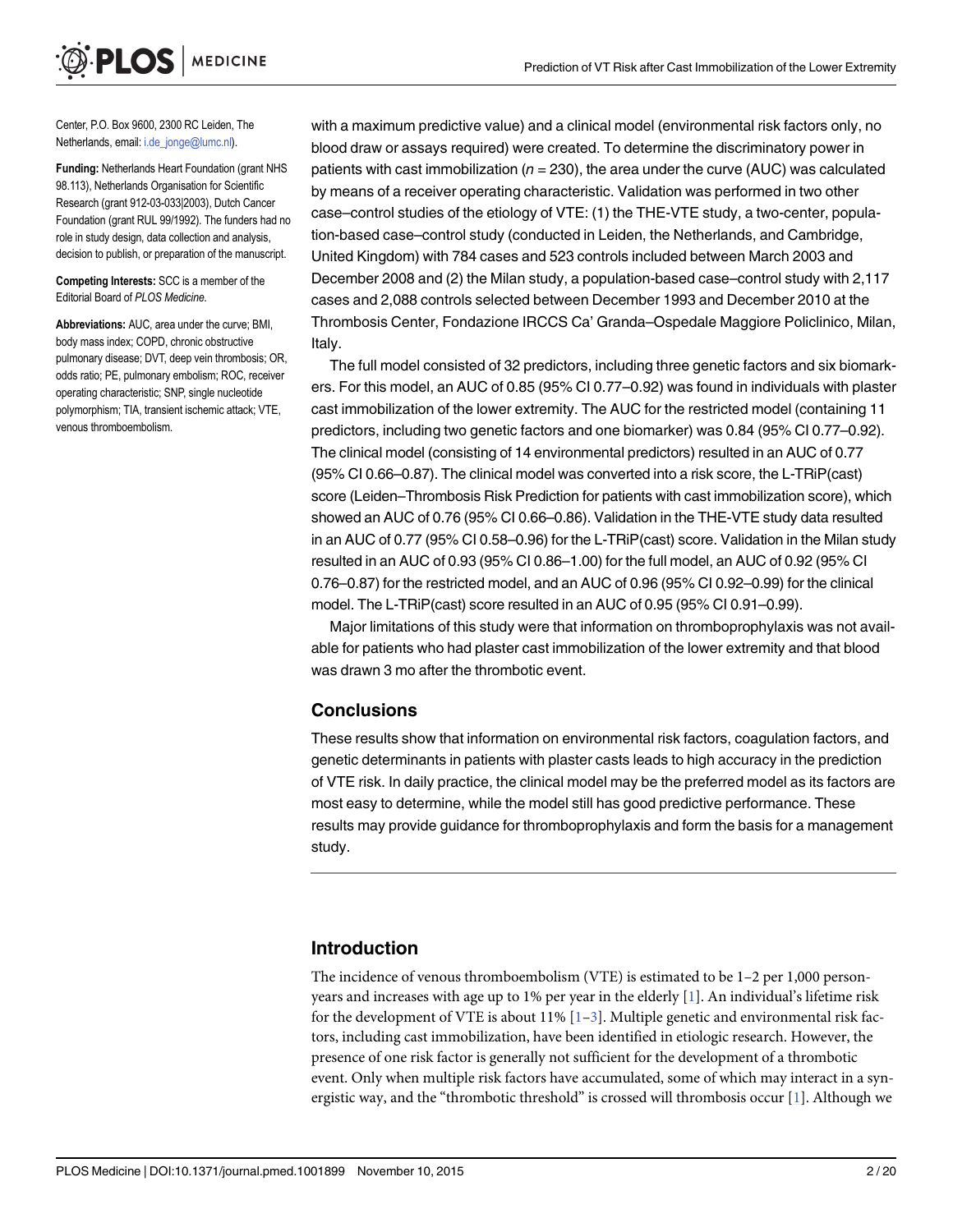<span id="page-2-0"></span>understand this mechanism in general, we cannot accurately predict which individuals will develop VTE [\[3](#page-16-0)]. Such knowledge would be of use, as it allows targeted thrombosis prevention.

Recently, Hippisley-Cox and Coupland developed a risk prediction algorithm to estimate future risk of VTE in the general population. This prediction model included 15 environmental risk factors and resulted in a receiver operating characteristic (ROC) area under the curve (AUC) statistic of 0.75 [[4](#page-16-0)]. Earlier, the Padua prediction score included similar risk factors in a risk assessment model for VTE in hospitalized medical patients [[5](#page-16-0)]. In addition to these prediction models, which included only environmental predictors, there have been a few studies that investigated the added value of biomarkers. Recently, de Haan et al. developed a risk model that incorporated thrombosis-associated single nucleotide polymorphisms (SNPs) combined with environmental risk factors, which reached an AUC statistic of 0.82 in the general population  $[6]$  $[6]$  $[6]$ . The role of factor VIII, D-dimer, prothrombin fragment  $1 + 2$ , platelet count, and hemoglobin level in predicting VTE has mainly been studied in patients with cancer [\[7](#page-16-0)–[9\]](#page-16-0).

Using a prediction model for first VTE in the general population is not efficient considering the heterogeneity of the condition and the rarity of disease in the general population. However, in more homogeneous high risk groups, such as patients with cast immobilization, prediction of VTE can be useful and cost-effective. Our recent study showed an 8-fold increased risk of VTE in patients with below-knee cast immobilization [[10\]](#page-16-0). In terms of absolute risk, VTE incidence rates reported in these patients vary strongly depending on study design and definition of the event (asymptomatic or symptomatic). A recent meta-analysis reported a rate of symptomatic VTE during cast immobilization that varied between 0% and 5.5%  $[11]$  $[11]$  $[11]$ . The risk of VTE during cast immobilization is probably not large enough to justify anticoagulant prophylaxis in all patients with plaster cast, as the bleeding risk will also be considerable (0.3% major bleeding)  $[12,13]$  $[12,13]$  $[12,13]$  $[12,13]$  $[12,13]$ . Therefore, it would be beneficial to identify those at high risk and to offer targeted, individualized therapy.

The purpose of this study was to investigate the predictive value of genetic and environmental risk factors, coagulation factors, and other biomarkers for the development of VTE after cast immobilization of the lower extremity. We developed several models: in addition to a full model, we also created a restricted model in which we tried to find the optimal balance between maximum predictive value and a minimum number of (all types of) predictor variables and a clinical model that contained only predictors that are easy to determine in clinical practice. Finally, we validated the models in two independent datasets.

# Methods

### Study Design

For developing the model, data from a large population-based case–control study, the MEGA study (Multiple Environmental and Genetic Assessment of risk factors for venous thrombosis) were used ([S1 Analysis Plan](#page-15-0)). Details of this study have been published previously  $[14-16]$  $[14-16]$  $[14-16]$ . In short, 4,956 consecutive patients aged 18 to 70 y with a first deep vein thrombosis (DVT), pulmonary embolism (PE), or both were recruited from six anticoagulation clinics in the Netherlands between 1 March 1999 and 31 August 2004. The diagnosis of DVT or PE was confirmed by (Doppler) ultrasonography, ventilation/perfusion scan, angiography, or spiral CT scan. The control group ( $n = 6,297$ ) consisted of partners of participating patients and other controls who were identified using a random digit dialing method; controls were frequency matched to cases with respect to sex and age. Approval for this study was obtained from the Medical Ethics Committee of the Leiden University Medical Center, and all participants provided written informed consent.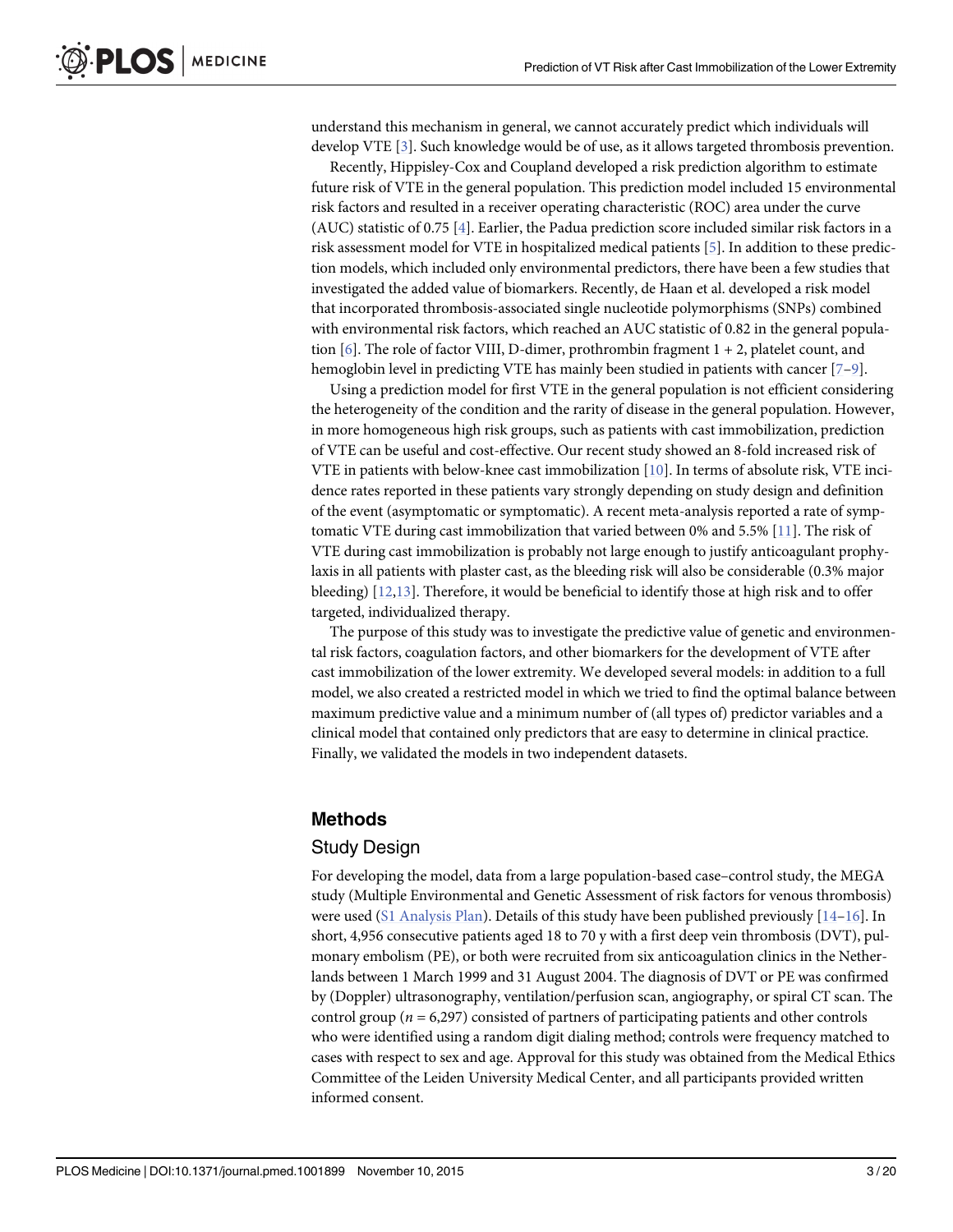## <span id="page-3-0"></span>Data Collection and Laboratory Analysis

All participants completed a questionnaire on risk factors for VTE that included questions on (potential) risk factors such as trauma, immobilization (including plaster cast and location), (orthopedic) surgery, current use of (any) medication, and comorbidity in the past year before the venous thrombotic event.

In patients and controls included from the start of the study until May 31, 2002, a blood sample was collected approximately 3 mo after discontinuation of oral anticoagulant therapy. In patients who were still on anticoagulant therapy 1 y after the event, blood was drawn during treatment. Detailed information on laboratory analyses of coagulation factors and hemorheologic and other markers can be found in [S1 Laboratory Analyses.](#page-15-0) For patients and controls included after June 1, 2002, and for patients who were unable to visit the clinic, DNA was collected by means of buccal swabs sent by mail. The factor V Leiden (F5, rs6025) and prothrombin G20210A (F2, rs1799963) mutations were measured simultaneously by a multiplex polymerase chain reaction using the TaqMan assay [[17](#page-17-0)]. ABO blood type was also analyzed using the TaqMan assay  $[18]$ .

### Model Derivation

Development of the full prediction model. All prediction models were developed using the whole MEGA study population, with the exclusion of 689 individuals with multi-trauma, plaster cast of the arm or back, plaster cast *after* the occurrence of thrombosis, or use of anticoagulation medication during blood collection. In total, 4,446 cases and 6,118 controls were included in the analysis. Multiple imputation techniques were used for missing values. In the imputation step, skewed variables were transformed (five datasets were imputed, and results were pooled according to Rubin's rules) [[19](#page-17-0)].

Because the subset of individuals with plaster cast was small  $(n = 230)$ , we were not able to test our model without imputed data in this specific group. Too many patients were missing one or more variables, and logistic regression analyses were not possible. However, results were consistent in the entire MEGA study population with and without the imputed data. Moreover, we checked all imputed data for errors. Univariate regression for all predictors was similar in the entire MEGA population when we performed regression analyses with and without imputed data. Detailed information on missing data can be found in [S1 Data](#page-15-0).

Controls were frequency matched on age and sex, meaning that the age and sex distribution of the control group was similar to that of the patient group. The age and sex distribution of the control group was therefore different from that of the general population (e.g., relatively older age and more females). In order to use age and sex as predictor variables, we needed a control group in which the age and sex distribution reflected the general population. For this we weighted the control individuals (for age and sex) to the age and sex distribution of the Dutch population in 2001 (Statistics Netherlands). Weights were calculated by dividing the proportion of individuals in a certain age- and sex-specific stratum in the Dutch population by the stratum-specific proportion of individuals in the MEGA study control group. For example, in the Dutch population, 1.2% of all inhabitants aged 18 and 70 y (same age range as our study) were 30-y-old males. In the MEGA study, this proportion was 0.8%, giving these individuals in our study a weight of 1.5 (1.2% divided by 0.8%). This approach is called direct standardization. Using this approach, younger control individuals were assigned a weight above one, and older control individuals were assigned a weight below one (stratum-specific weights can be found in [S1 Weights\)](#page-15-0). This way we corrected for the "oversampling" of older control individuals (due to frequency matching) and created a control group with the same age and sex distribution as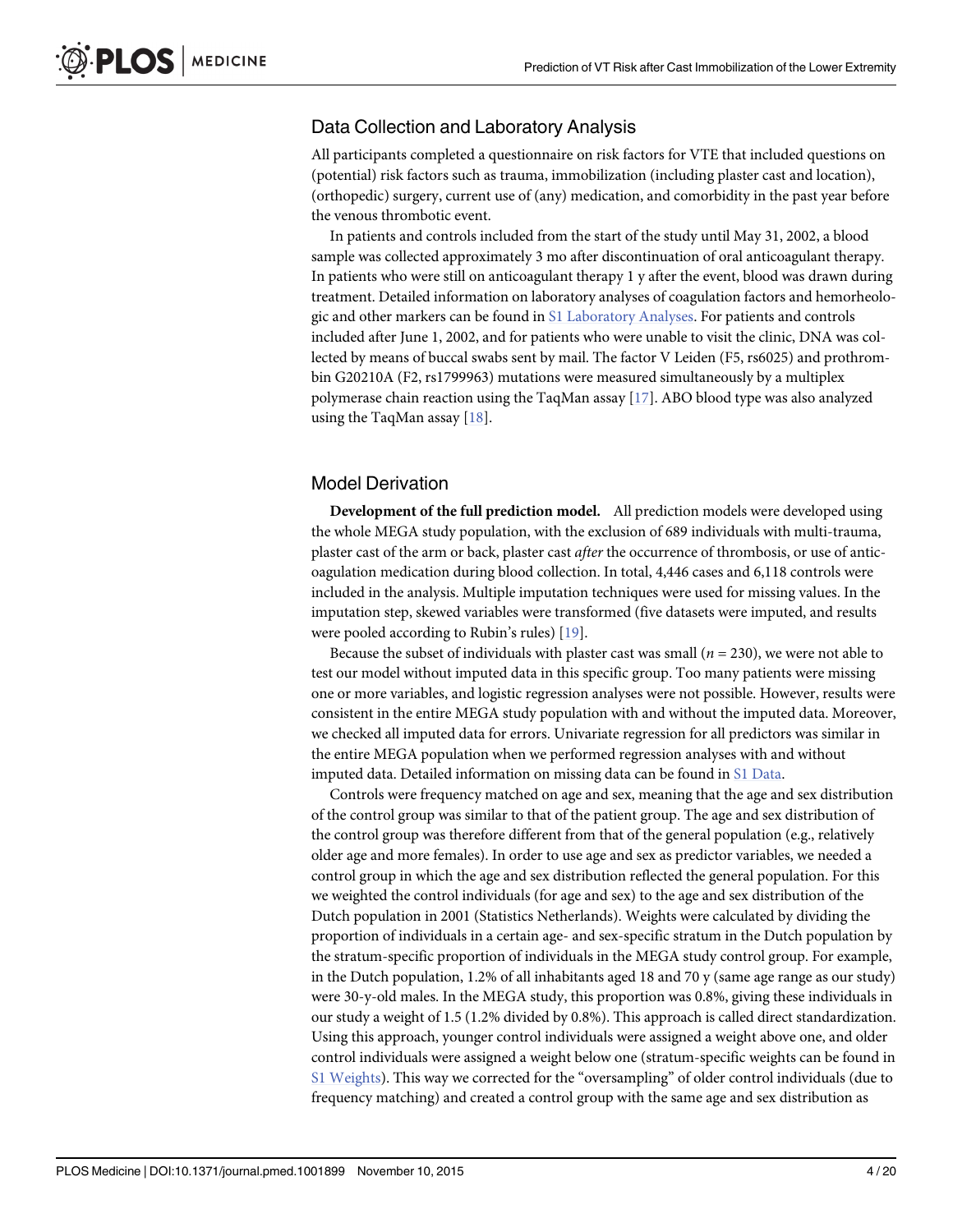<span id="page-4-0"></span>

 $\overline{\text{OS}}$  MEDICINE

doi:10.1371/journal.pmed.1001899.g001

that of the Dutch population in 2001. We subsequently performed weighted logistic regression analyses incorporating age and sex as predictor variables in our prediction model.

Derivation process. For the development of the derivation models, the whole MEGA study population was used rather than the plaster cast subgroup, to avoid overfitting in the derivation process. Fig  $1$  shows a flowchart of the model derivation process. Identification of candidate predictor variables (see  $Table 1$ ) was based on (1) reported associations with the occurrence of VTE in the literature and standardized and easy measurement or (2) finding an odds ratio (OR) > 1.2 (highest versus lowest category) and a p-value  $\leq$  0.25 between cases and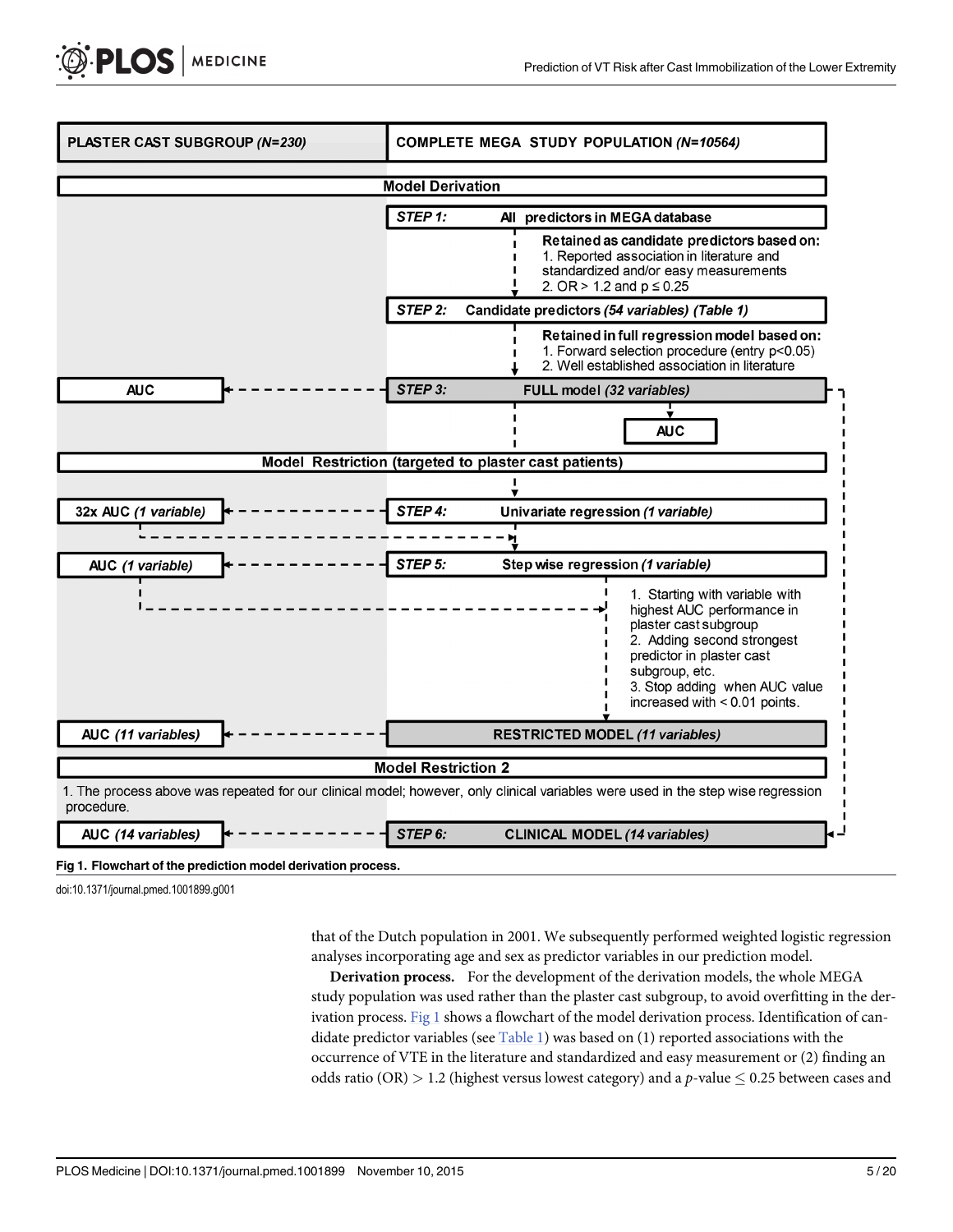<span id="page-5-0"></span>controls in the overall MEGA study population using weighted logistic regression [\(Fig 1,](#page-4-0) step 1). Continuous predictors such as age and body mass index (BMI) were categorized, biomarker values were split into tertiles based on control individuals, and protein S and protein C antigen levels were dichotomized ( $<$  65 versus  $\geq$  65 IU/dl). The variable "plaster cast" was classified as no plaster cast, complete leg cast, lower leg cast, circular knee cast, or foot cast, resulting in discrimination between different locations (more/less immobilization). Related clinical factors with a similar OR in the multivariate model were combined into one variable. The variables rheumatoid arthritis, chronic kidney disease, chronic obstructive pulmonary disease (COPD), and multiple sclerosis were combined into the variable "comorbidity"; previous heart attack and angina pectoris into "cardiovascular disease"; stroke and transient ischemic attack (TIA) into "cerebrovascular events"; and urinary tract infection/cystitis, pyelonephritis, arthritis, bursitis, inflammation of other body parts, and tropical diseases into "inflammatory disease."

The full prediction model was created using a forward selection procedure (entry  $p < 0.05$ ) with the candidate biomarkers and genetic and clinical variables. Of all the variables that were not included in the model by this forward selection, some predictors were nevertheless retained in the full model because of a well-established reported association with the occurrence of VTE in the literature ([Fig 1](#page-4-0), step 2).

Calculating the discriminative value. To determine the magnitude of discrimination of this model, an AUC (c-statistic) was calculated by means of a ROC, based on the predictions from the multiple logistic regression models. ROC curves were created both in the entire study population and in the plaster cast subgroup only, for which regression coefficients of the model developed in the total MEGA study population were used ( $Fig 1$  $Fig 1$  $Fig 1$ , step 3).</u>

### Model Restriction

Models targeted to plaster cast patients: clinical and restricted models. From this full model, we developed two reduced sub-models specially targeted to plaster cast patients, i.e., the restricted model and the clinical model. For the development of the restricted model, we used as candidate variables the 32 variables included in our full model (including biomarkers and genetic variables). We performed a forward selection procedure. Models were fitted using all MEGA study individuals, but variables were selected based on the increase in AUC in the plaster cast subset of patients. This means that we started by fitting all 32 variables separately with a univariate logistic regression analysis using all MEGA study individuals. For each of the 32 predictors, we calculated the AUC in the subgroup of plaster cast patients ([Fig 1,](#page-4-0) step 4). The variable corresponding to the highest AUC was then selected in the model [\(Fig 1,](#page-4-0) step 5). This procedure was repeated by subsequently adding the next strongest predictor until the AUC value in the plaster cast population increased by less than 0.01 points. Age and sex were forced (at first) in the model because of clinical importance. Variables were also selected based on their availability in our validation cohorts. For instance, when two variables performed the same in our plaster cast subgroup in the MEGA study, we chose to select the predictor that was also available in our validation cohorts. The model obtained in this way is the restricted model.

The clinical model was developed in the same way as the restricted model with the exception that only environmental predictor variables from the full model were used. Biomarkers and genetic variables were not included [\(Fig 1,](#page-4-0) step 6).

In this way we were able to develop models targeted to the plaster cast subpopulation, while the regression coefficients were stable because they were derived from the entire MEGA population [[20](#page-17-0)].

Clinical risk score for plaster cast patients: the L-TRiP(cast) score. Additionally, we developed a risk score, the L-TRiP(cast) score (Leiden–Thrombosis Risk Prediction for patients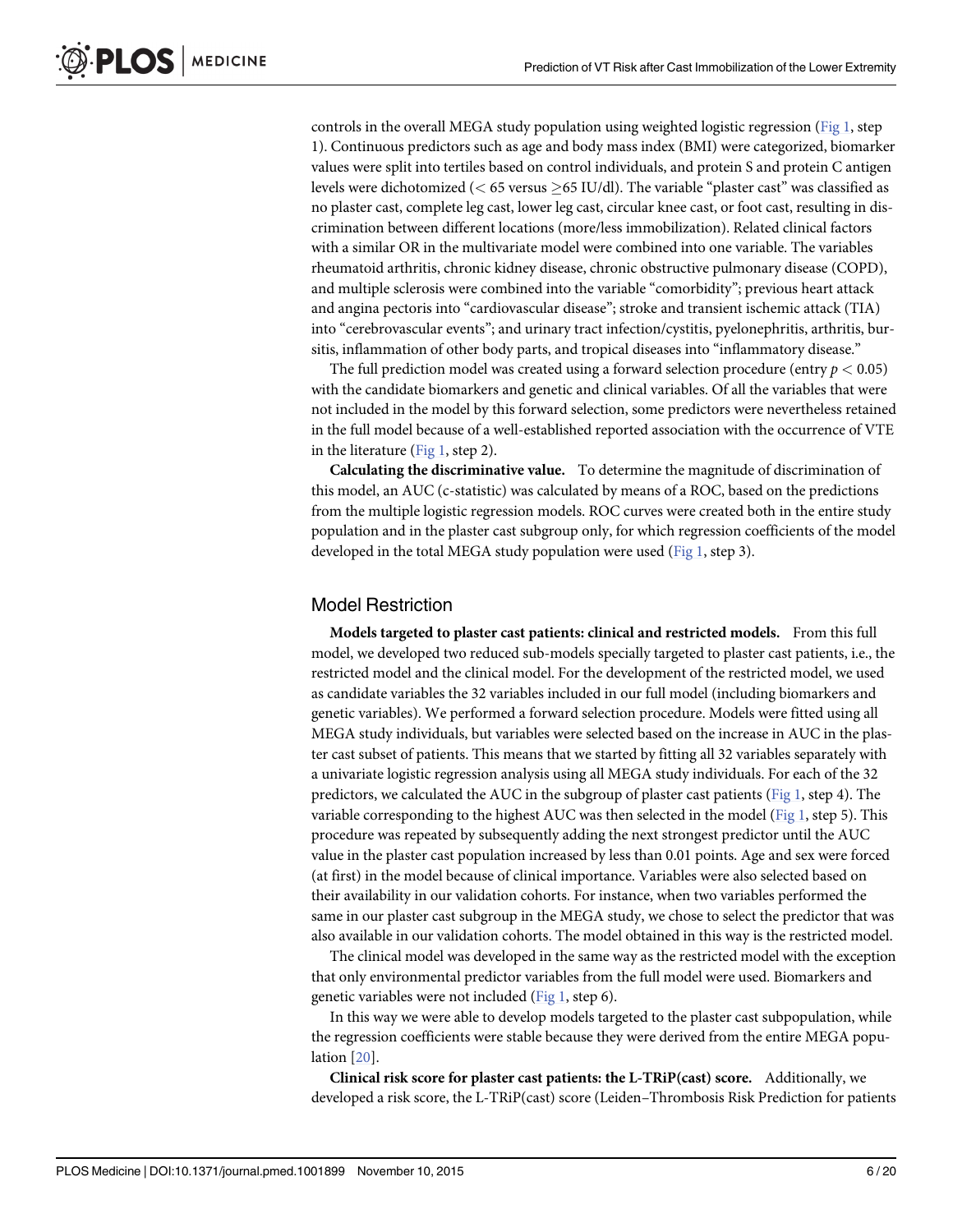<span id="page-6-0"></span>

| Category Candidate Predictor Variable                                                                                                                    |
|----------------------------------------------------------------------------------------------------------------------------------------------------------|
| <b>Environmental predictor variables</b>                                                                                                                 |
| Age                                                                                                                                                      |
| Sex                                                                                                                                                      |
| Smoking                                                                                                                                                  |
| Varicose veins                                                                                                                                           |
| Cancer within the past 5 y                                                                                                                               |
| Congestive heart failure                                                                                                                                 |
| Comorbidity (rheumatoid arthritis, chronic kidney disease, COPD, multiple sclerosis)                                                                     |
| Cardiovascular disease (heart attack and angina pectoris)                                                                                                |
| Cerebrovascular events (stroke and TIA)                                                                                                                  |
| <b>BMI</b>                                                                                                                                               |
| Claudication                                                                                                                                             |
| Family history of VTE (first-degree relative)                                                                                                            |
| Hospital admission within the past 3 mo                                                                                                                  |
| Bedridden within the past 3 mo                                                                                                                           |
| Paralysis (partial)                                                                                                                                      |
| Surgery within the past 3 mo                                                                                                                             |
| Current pregnancy or puerperium                                                                                                                          |
| Current use of antipsychotic medication                                                                                                                  |
| Current use of tamoxifen                                                                                                                                 |
| Current use of hormonal replacement therapy                                                                                                              |
| Current use of oral contraceptives                                                                                                                       |
| Superficial vein thrombosis                                                                                                                              |
| Plaster cast and location (no plaster cast, complete leg cast, lower leg cast, circular knee cast,<br>or foot cast)                                      |
| Hepatitis                                                                                                                                                |
| Pneumonia                                                                                                                                                |
| Inflammatory disease (urinary tract infection/cystitis, pyelonephritis, arthritis, bursitis,<br>inflammation of other body parts, and tropical diseases) |
| Hemorheologic and coagulation predictor variables                                                                                                        |
| Fibrinogen activity                                                                                                                                      |
| Factor VIII activity and antigen level                                                                                                                   |
| Von Willebrand factor antigen level                                                                                                                      |
| Factor IX antigen mean                                                                                                                                   |
| Protein S antigen mean                                                                                                                                   |
| Factor II activity                                                                                                                                       |
| Factor VII activity                                                                                                                                      |
| Factor X antigen level                                                                                                                                   |
| Protein C activity                                                                                                                                       |
| Factor XI activity                                                                                                                                       |
| Hematocrit                                                                                                                                               |
| White blood cell count                                                                                                                                   |
| Percentage/number lymphocytes                                                                                                                            |
| Percentage/number monocytes                                                                                                                              |
| Percentage/number granulocytes                                                                                                                           |
| Red blood cell count                                                                                                                                     |
| Hemoglobin level                                                                                                                                         |

(Continued)

| Table 1. Candidate predictor variables |  |
|----------------------------------------|--|
|----------------------------------------|--|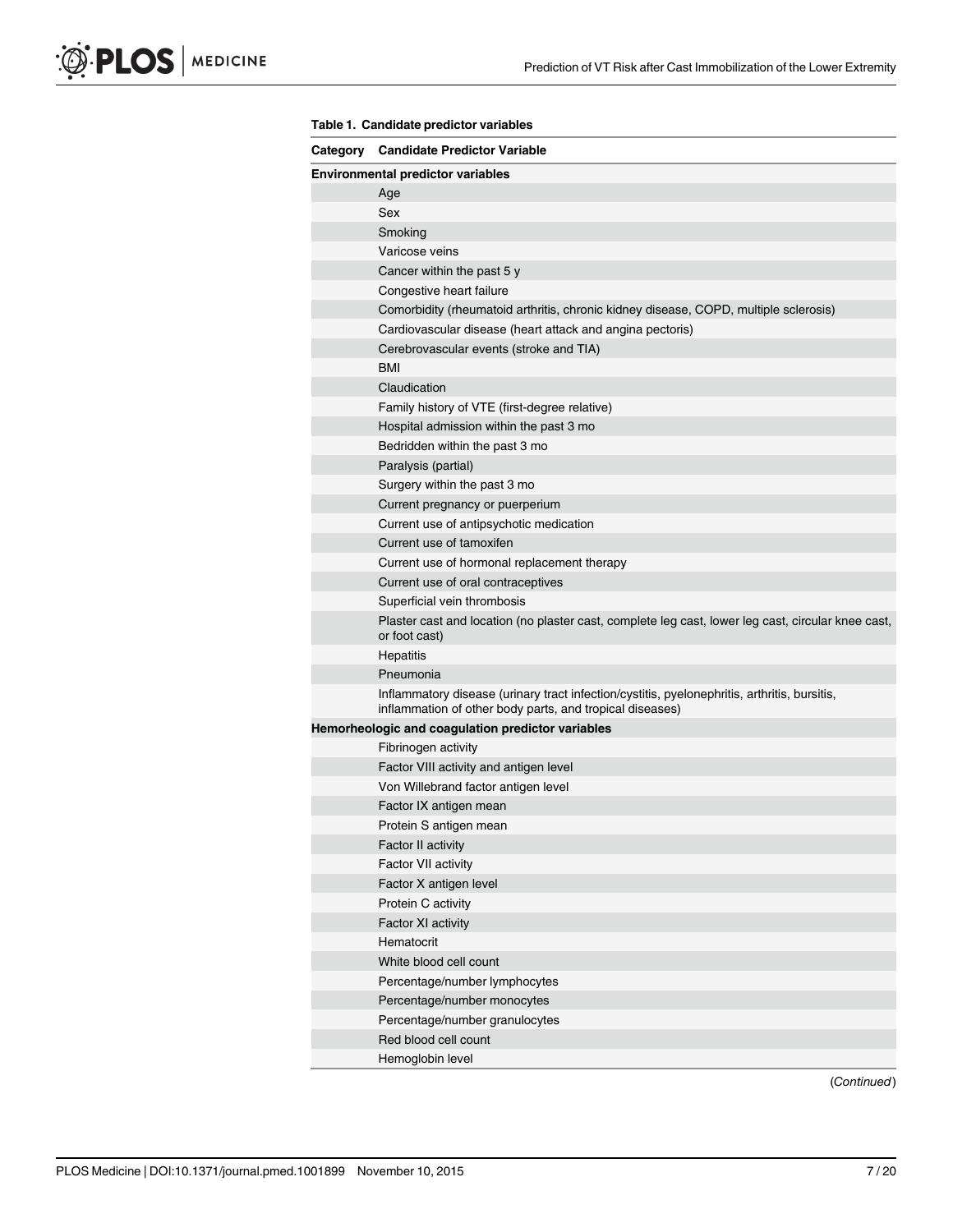<span id="page-7-0"></span>

| Category | <b>Candidate Predictor Variable</b> |  |  |  |  |
|----------|-------------------------------------|--|--|--|--|
|          | Mean cell volume                    |  |  |  |  |
|          | Mean cell hemoglobin                |  |  |  |  |
|          | Mean cell hemoglobin concentration  |  |  |  |  |
|          | Red cell distribution width         |  |  |  |  |
|          | Antithrombin activity               |  |  |  |  |
|          | Total homocysteine                  |  |  |  |  |
|          | Total cysteine                      |  |  |  |  |
|          | Methionine                          |  |  |  |  |
|          | <b>Genetic predictor variables</b>  |  |  |  |  |
|          | Factor V Leiden mutation            |  |  |  |  |
|          | Prothrombin mutation                |  |  |  |  |
|          | Non-O blood type                    |  |  |  |  |

doi:10.1371/journal.pmed.1001899.t001

with cast immobilization score), in which risk points are based on the regression coefficients (betas) for predictor variables in the clinical multivariate logistic model. We used the following scoring:  $0.20 < \text{beta} \le 0.75$ , 1 point;  $0.75 < \text{beta} \le 1.25$ , 2 points;  $1.25 < \text{beta} \le 1.75$ , 3 points;  $1.75 <$  beta  $\leq$  2.25, 4 points; beta  $>$  2.25, 5 points. The L-TRiP(cast) score was the sum of these points across the predictor variables. The sensitivity, specificity, positive and negative predictive values, and positive and negative likelihood ratios were calculated for different cutoff points of the L-TRiP(cast) score assuming an incidence of 2.5% for VTE in plaster cast patients, which is the reported incidence from a Cochrane meta-analysis [\[13](#page-17-0)].

Model validation. Validation was performed in two other case–control studies of the etiology of VTE: the THE-VTE study [\[21,22](#page-17-0)] and the Milan study [\[23\]](#page-17-0) (both published in detail previously). The THE-VTE study is a two-center, population-based case–control study that was performed in Leiden, the Netherlands, and Cambridge, United Kingdom. Valid information on all environmental risk factors was available for all 784 cases and 523 controls who were enrolled in the study between March 2003 and December 2008. The Milan study is also a population-based case–control study: 2,117 cases and 2,088 controls were enrolled between December 1993 and December 2010 at the Thrombosis Center, Fondazione IRCCS Ca' Granda– Ospedale Maggiore Policlinico, Milan, Italy. In addition to information on environmental risk factors, data on biomarkers and genetic predictors were collected in this study. In the Milan study, all genetic predictors and factor VIII activity were measured, and most environmental risk variables were known. Only Von Willebrand factor antigen level, red cell distribution width, percentage of monocytes, factor XI activity, and total cysteine were not available. In the Milan study, the following variables were not recorded: cancer within the past 5 y, comorbidity, cerebrovascular events, hospital admission within the past 3 mo, paralysis, pregnancy, superficial vein thrombosis, hepatitis, and pneumonia. The variable smoking was coded as yes/no, family history of VTE was coded as yes/no, and information on type of plaster cast of the lower extremity (i.e., complete versus lower leg) was not available. For each individual, the different prognostic scores were calculated using the regression coefficients derived in the MEGA study.

Analyses were performed in IBM SPSS Statistics for Windows, version 20.0. The weighted analyses were performed in Stata, version 12.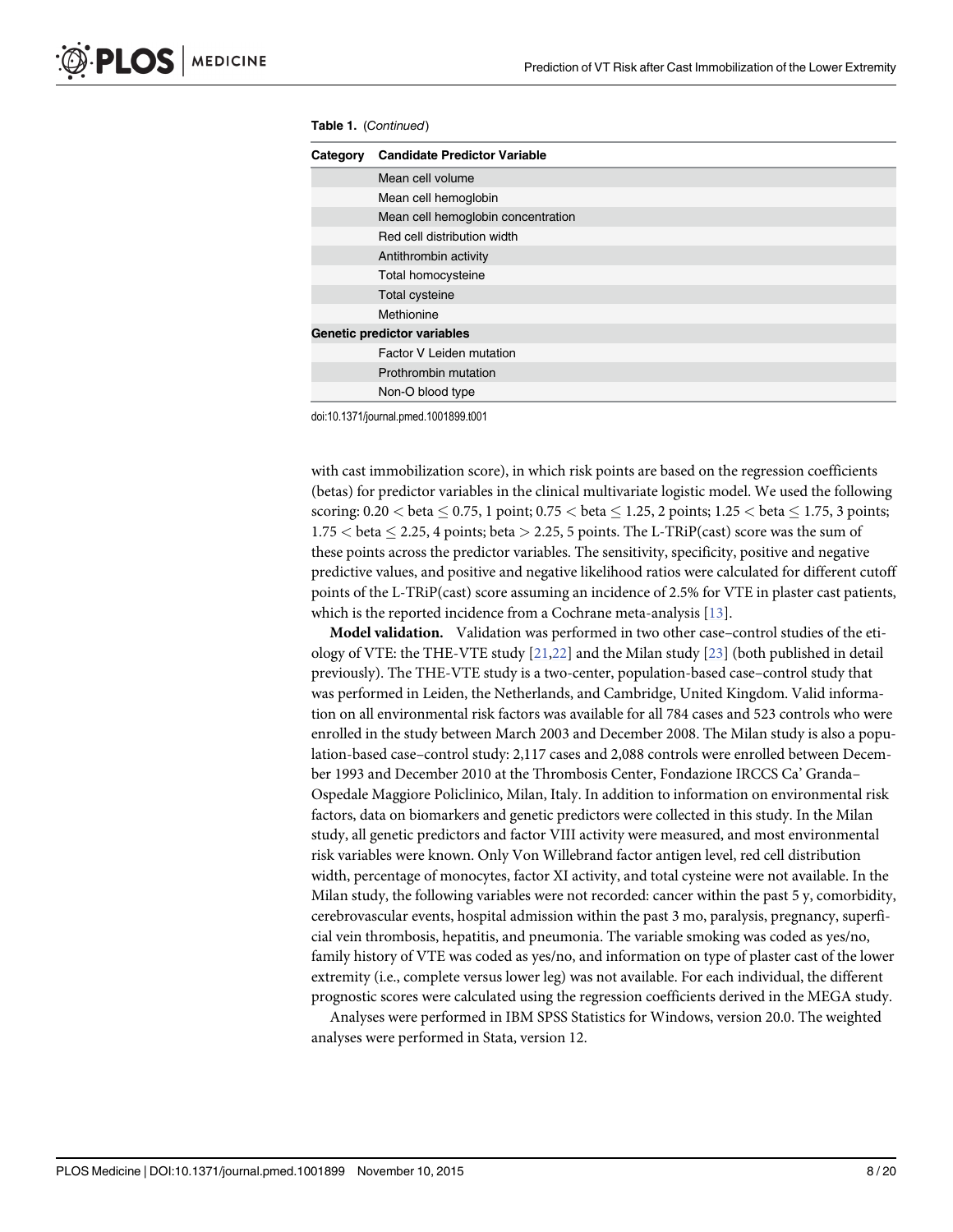## <span id="page-8-0"></span>**Results**

### Study Population

In the model derivation analysis, 4,446 cases and 6,118 controls were included. Of the cases, 2,606 (58.6%) were diagnosed with DVT, 1,452 (32.7%) had PE, and 388 (8.7%) had both. Plaster cast immobilization of the lower extremity was present in 194 patients and 36 control individuals, mainly due to traumatic events. Among these patients, 131 (67%) individuals developed DVT, 44 (23%) PE, and 19 (10%) both. The predictors that had the highest prevalence among cases were smoking, presence of varicose veins, being overweight, family history of thrombosis (first-degree relative), use of oral contraceptives, cancer in the past 5 y, and comorbidity. Frequencies of these variables in controls were much lower. Further baseline characteristics, including coagulation markers and genetic predictor variables, can be found in [S1 Table.](#page-15-0)

### Model Derivation

In univariate analyses, all 54 candidate predictor variables were significantly ( $p < 0.25$ ) associated with the occurrence of VTE, with the exception of protein S antigen, percentage/number of lymphocytes and granulocytes, hemoglobin level, total homocysteine and antithrombin activity.

Out of these candidate predictors, 32 variables were retained in our full prediction model; these variables are listed in [Table 2.](#page-9-0) The predictors cerebrovascular events, congestive heart failure, hepatitis, current use of tamoxifen, and non-O blood type were not significantly associated with VTE. Nevertheless, these were retained in the model because of a clear association with VTE in the literature. Factors most strongly associated with VTE, e.g., with the highest relative risk in this full model, were cancer within the past 5 y (OR 4.8, 95% CI 3.6–6.5), hospital admission within the past 3 mo (OR 3.6, 95% CI 2.7–4.7), current use of oral contraceptives (OR 7.3, 95% CI 6.0–8.8), pregnancy or puerperium (OR 6.1, 95% CI 4.0–9.5), complete leg plaster cast (OR 11.1, 95% CI 4.0–30.8), and factor V Leiden mutation (OR 5.7, 95% CI 1.6– 19.7). [S2 Table](#page-15-0) shows the univariate and multivariate ORs for the full logistic regression model in the MEGA study population. The predictive value of the full regression model resulted in an AUC of 0.85 (95% CI 0.77–0.92) in plaster cast patients and 0.88 (95% CI 0.87–0.89) in the entire MEGA population [\(Table 3](#page-9-0)).

### Restricted and Clinical Models

The AUC of our restricted model in plaster cast patients reached a maximum of 0.84 (95% CI 0.77–0.92) [\(Table 3\)](#page-9-0). The restricted model comprised 11 predictor variables: age, sex, plaster cast and location, BMI, non-O blood type, current use of oral contraceptives, factor VIII activity, surgery within the past 3 mo, prothrombin mutation, family history of VTE (first-degree relative), and bedridden within the past 3 mo (see [Table 2](#page-9-0)). [Fig 2](#page-10-0) shows the AUC value after each addition of a predictor into the restricted model. The clinical model consisted of 14 environmental predictor variables (see  $Table 2$ ). In plaster cast patients, this model reached an AUC of 0.77 (95% CI 0.66–0.87) [\(Table 3](#page-9-0)).

## L-TRiP(cast) Score

Based on the regression coefficients in the clinical logistic regression model, the L-TRiP(cast) score was developed ([Table 4\)](#page-10-0). For instance, a 40-y-old male who was admitted into the hospital within the past 3 mo receives 5 points (including 2 points for being older than 35 y and 1 point for male sex). If this person also has rheumatoid arthritis (1 point) and a plaster cast of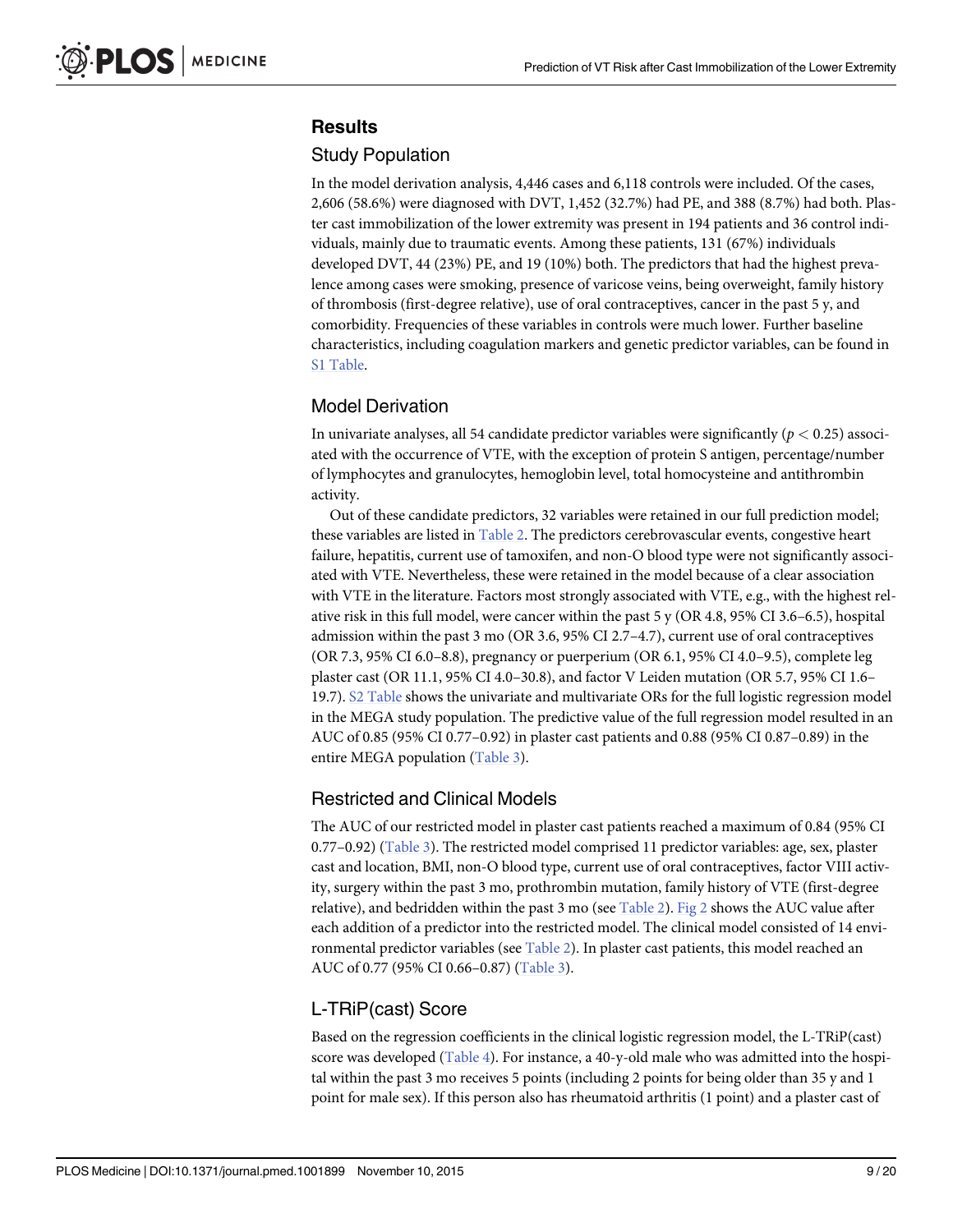## <span id="page-9-0"></span>[Table 2.](#page-8-0) Overview of predictor variables in each model.

| Category | <b>Predictor Variable</b>                                                                                        |                           | Model                     |                           |  |
|----------|------------------------------------------------------------------------------------------------------------------|---------------------------|---------------------------|---------------------------|--|
|          |                                                                                                                  | <b>Full</b>               | Restricted                | <b>Clinical</b>           |  |
|          | <b>Environmental predictor variables</b>                                                                         |                           |                           |                           |  |
|          | Age                                                                                                              | $\boldsymbol{\mathsf{x}}$ | $\boldsymbol{\mathsf{x}}$ | ×                         |  |
|          | Sex                                                                                                              | $\boldsymbol{\mathsf{x}}$ | $\pmb{\times}$            | $\boldsymbol{\mathsf{x}}$ |  |
|          | <b>BMI</b>                                                                                                       | $\pmb{\times}$            | $\pmb{\times}$            | $\pmb{\times}$            |  |
|          | Smoking                                                                                                          | $\boldsymbol{\mathsf{x}}$ |                           |                           |  |
|          | Varicose veins                                                                                                   | $\boldsymbol{\mathsf{x}}$ |                           |                           |  |
|          | Cancer within the past 5 y                                                                                       | $\boldsymbol{\mathsf{x}}$ |                           | $\boldsymbol{\mathsf{x}}$ |  |
|          | Congestive heart failure                                                                                         | $\boldsymbol{\mathsf{x}}$ |                           |                           |  |
|          | Comorbidity (rheumatoid arthritis, chronic kidney disease, COPD, multiple sclerosis)                             | $\boldsymbol{\mathsf{x}}$ |                           | $\boldsymbol{\mathsf{x}}$ |  |
|          | Cerebrovascular events (stroke and TIA)                                                                          | $\boldsymbol{\mathsf{x}}$ |                           |                           |  |
|          | Family history of VTE (first-degree relative)                                                                    | $\boldsymbol{\mathsf{x}}$ | $\pmb{\times}$            | $\boldsymbol{\mathsf{x}}$ |  |
|          | Hospital admission within the past 3 mo                                                                          | $\boldsymbol{\mathsf{x}}$ |                           | ×                         |  |
|          | Bedridden within the past 3 mo                                                                                   | $\pmb{\times}$            | $\pmb{\times}$            | $\boldsymbol{\mathsf{x}}$ |  |
|          | Paralysis (partial)                                                                                              | $\pmb{\times}$            |                           |                           |  |
|          | Surgery within the past 3 mo                                                                                     | $\boldsymbol{\mathsf{x}}$ | $\pmb{\times}$            | $\boldsymbol{\mathsf{x}}$ |  |
|          | Pregnancy or puerperium                                                                                          | $\boldsymbol{\mathsf{x}}$ |                           | $\mathsf{x}$              |  |
|          | Current use of antipsychotic medication                                                                          | $\boldsymbol{\mathsf{x}}$ |                           |                           |  |
|          | Current use of tamoxifen                                                                                         | $\boldsymbol{\mathsf{x}}$ |                           |                           |  |
|          | Current use of hormonal replacement therapy                                                                      | $\boldsymbol{\mathsf{x}}$ |                           |                           |  |
|          | Current use of oral contraceptives                                                                               | $\boldsymbol{\mathsf{x}}$ | $\pmb{\times}$            | $\boldsymbol{\mathsf{x}}$ |  |
|          | Superficial vein thrombosis                                                                                      | $\pmb{\times}$            |                           | $\boldsymbol{\mathsf{x}}$ |  |
|          | Hepatitis                                                                                                        | $\boldsymbol{\mathsf{x}}$ |                           |                           |  |
|          | Pneumonia                                                                                                        | $\pmb{\times}$            |                           | $\boldsymbol{\mathsf{x}}$ |  |
|          | Plaster cast and location (no plaster cast, complete leg cast, lower leg cast, circular knee cast, or foot cast) | $\pmb{\times}$            | $\pmb{\times}$            | $\pmb{\times}$            |  |
|          | Hemorheologic and coagulation predictor variables                                                                |                           |                           |                           |  |
|          | Factor VIII activity                                                                                             | $\pmb{\times}$            | $\pmb{\times}$            |                           |  |
|          | Von Willebrand factor antigen level                                                                              | $\boldsymbol{\mathsf{x}}$ |                           |                           |  |
|          | Factor XI activity                                                                                               | $\boldsymbol{\mathsf{x}}$ |                           |                           |  |
|          | Percentage of monocytes                                                                                          | $\boldsymbol{\mathsf{x}}$ |                           |                           |  |
|          | Total cysteine                                                                                                   | $\times$                  |                           |                           |  |
|          | Red cell distribution width                                                                                      | $\pmb{\times}$            |                           |                           |  |
|          | Genetic predictor variables                                                                                      |                           |                           |                           |  |
|          | Factor V Leiden mutation                                                                                         | $\pmb{\times}$            |                           |                           |  |
|          | Prothrombin mutation                                                                                             | $\pmb{\times}$            | $\pmb{\times}$            |                           |  |
|          | Non-O blood type                                                                                                 | $\pmb{\times}$            | $\pmb{\times}$            |                           |  |

doi:10.1371/journal.pmed.1001899.t002

### [Table 3.](#page-8-0) AUC values of the full, restricted, and clinical models, both in all individuals and in the plaster cast subgroup.

| Model              | <b>All Individuals</b> |               | <b>Plaster Cast Subgroup</b> |               |
|--------------------|------------------------|---------------|------------------------------|---------------|
|                    | <b>AUC</b>             | 95% CI        | <b>AUC</b>                   | 95% CI        |
| Full model         | 0.88                   | $0.87 - 0.89$ | 0.85                         | $0.77 - 0.92$ |
| Restricted model   |                        |               | 0.84                         | $0.77 - 0.92$ |
| Clinical model     |                        |               | 0.77                         | $0.66 - 0.87$ |
| L-TRiP(cast) score |                        |               | 0.76                         | $0.66 - 0.86$ |

doi:10.1371/journal.pmed.1001899.t003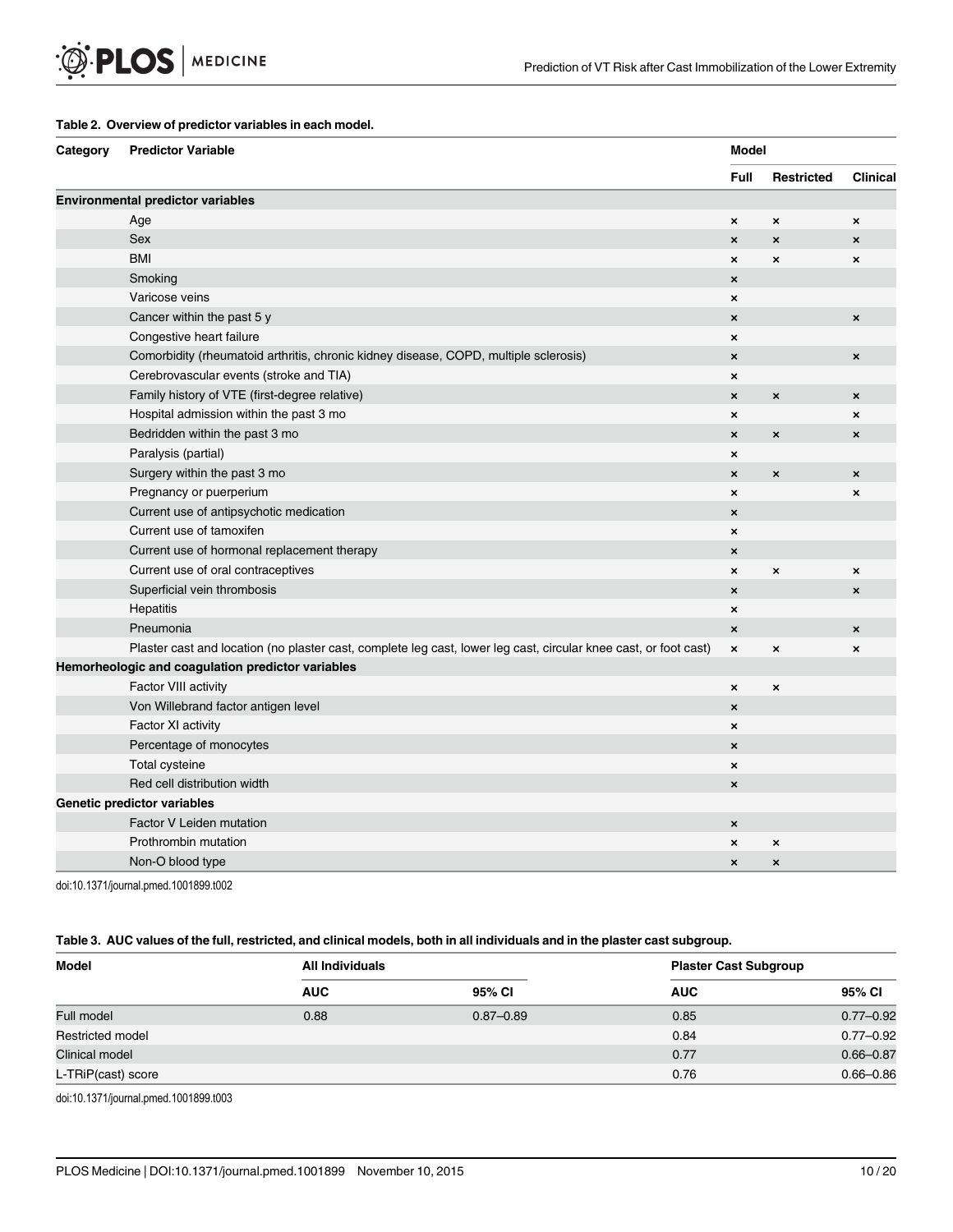<span id="page-10-0"></span>

[Fig 2. A](#page-8-0)UC value after addition of each predictor into the restricted model. Vertical bars represent 95% CIs. Predictors: (1) age, (2) sex, (3) plaster cast and location, (4) prothrombin mutation, (5) current use of oral contraceptives, (6) family history of VTE (first-degree relative), (7) factor VIII activity, (8) bedridden within the past 3 mo, (9) surgery within the past 3 mo, (10) non-O blood type, (11) BMI.

doi:10.1371/journal.pmed.1001899.g002

| <b>Environmental Predictor Variable</b>                                              | <b>Point Value</b> |
|--------------------------------------------------------------------------------------|--------------------|
| Age $\geq$ 35 and < 55 y                                                             | 2                  |
| Age $>$ 55 y                                                                         | 3                  |
| Male sex                                                                             | 1                  |
| Current use of oral contraceptives                                                   | $\overline{4}$     |
| Cancer within the past 5 y                                                           | 3                  |
| Pregnancy or puerperium                                                              | 3                  |
| BMI $>$ 25 and < 35 kg/m <sup>2</sup>                                                | 1                  |
| BMI $\geq$ 35 kg/m <sup>2</sup>                                                      | 2                  |
| Pneumonia                                                                            | 3                  |
| Family history of VTE (first-degree relative)                                        | 2                  |
| Comorbidity (rheumatoid arthritis, chronic kidney disease, COPD, multiple sclerosis) | 1                  |
| Hospital admission within the past 3 mo                                              | 2                  |
| Bedridden within the past 3 mo                                                       | 2                  |
| Surgery within the past 3 mo                                                         | 2                  |
| Superficial vein thrombosis                                                          | 3                  |
| Plaster cast: complete leg                                                           | 5                  |
| Plaster cast: circular knee cast (ankle free)                                        | $\overline{2}$     |
| Plaster cast: foot                                                                   | $\overline{2}$     |
| Plaster cast: lower leg                                                              | 4                  |

This L-TRiP(cast) score was derived from the regression coefficients (betas) of the clinical prediction model:  $0.20 <$  beta  $\leq 0.75$ , 1 point;  $0.75 <$  beta  $\leq 1.25$ , 2 points;  $1.25 <$  beta  $\leq 1.75$ , 3 points; 1.75 < beta  $\leq$  2.25, 4 points; beta > 2.25, 5 points

doi:10.1371/journal.pmed.1001899.t004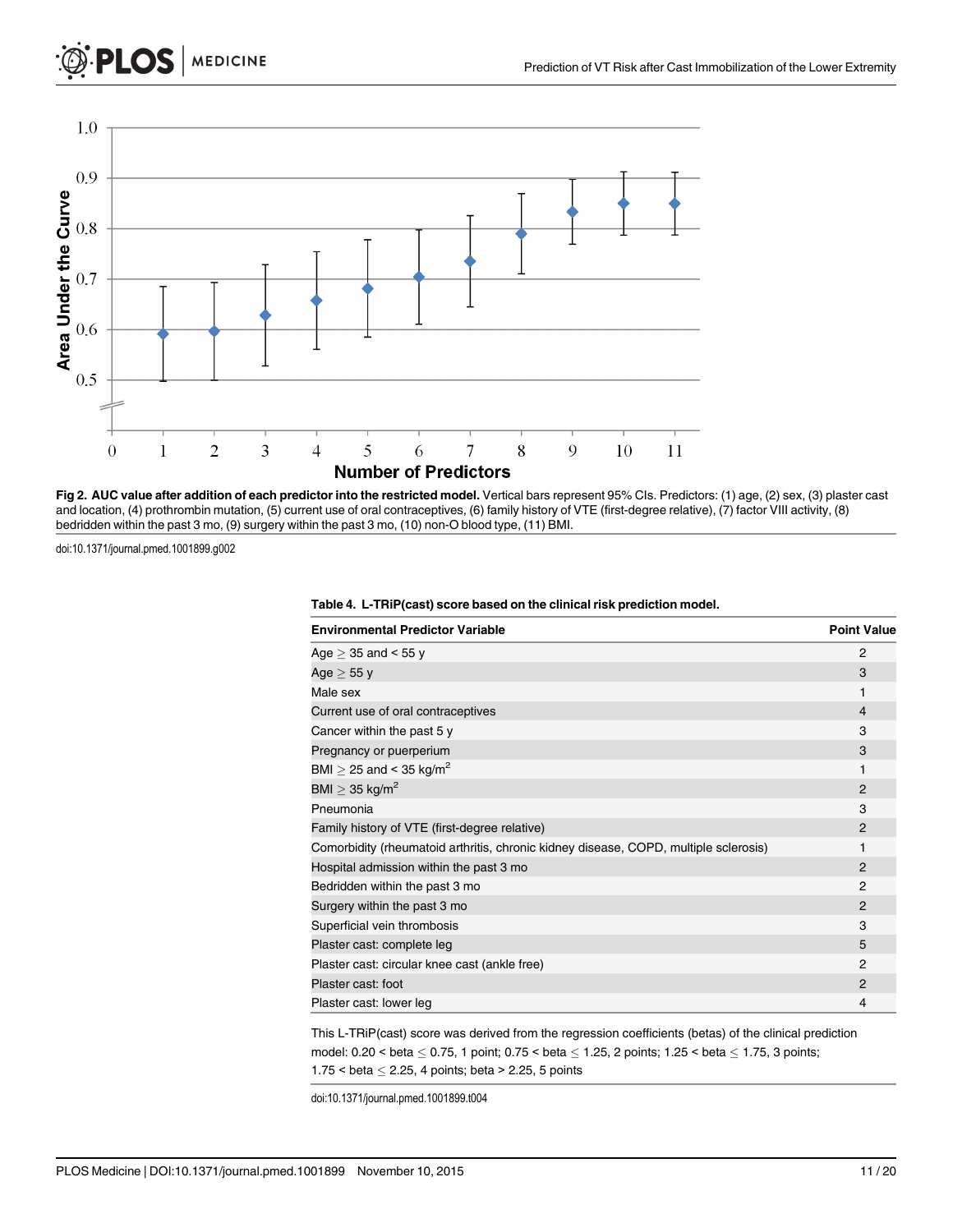<span id="page-11-0"></span>

doi:10.1371/journal.pmed.1001899.g003

**MEDICINE** 

OSI

the lower leg (4 points), this results in a total of 10 points. In our plaster cast population, the score ranged between 4 and 20 points (out of a maximum of 29 points for men and 35 points for women). In all, 59.6% ( $n = 137$ ) of the plaster cast patients had a score of at least 10 points. Fig 3 shows the distribution of individual L-TRiP(cast) scores among cases and controls.

In the plaster cast patients, the L-TRiP(cast) score had an AUC of 0.76 (95% CI 0.66–0.86). Using a cutoff point of 10 points (59.6% of patients) to stratify individuals into high versus low risk categories, the sensitivity was 65.1%, and the specificity was 72.2%. Assuming an incidence of VTE of 2.5%, the positive predictive value of the test was 5.7%, and the negative predictive value was 98.8%. [Table 5](#page-12-0) shows predictive values that were calculated for different cutoff points.

### Validation Cohorts

The characteristics of the THE-VTE study population, with 784 cases and 523 controls in our analyses, were similar to those of our derivation cohort. DVT was found in 460 (59%) cases, and PE (with or without DVT) in 325 (41%) cases. Plaster cast of the lower extremity was present in 32 (4.1%) cases and seven (1.3%) controls. In the Milan study, plaster cast of the lower extremity was seen in 143 (8.1%) cases and eight (0.4%) controls.

As discussed above, when selecting predictors for our restricted model, we selected variables based on availability in the validation cohorts without reducing the AUC performance. Because the MILAN study lacked data on Von Willebrand factor levels, monocyte percentage, varicose veins, and hospital admission within the past 3 mo (which were strong predictors in the derivation cohort), we adjusted our restricted model. These predictors were replaced with BMI, prothrombin mutation, non-O blood type, and bedridden within the past 3 mo. The predictive AUC value of this adjusted restricted model performed similarly to the unadjusted model in the MEGA study population. Therefore, we chose to continue using these predictors in our restricted model.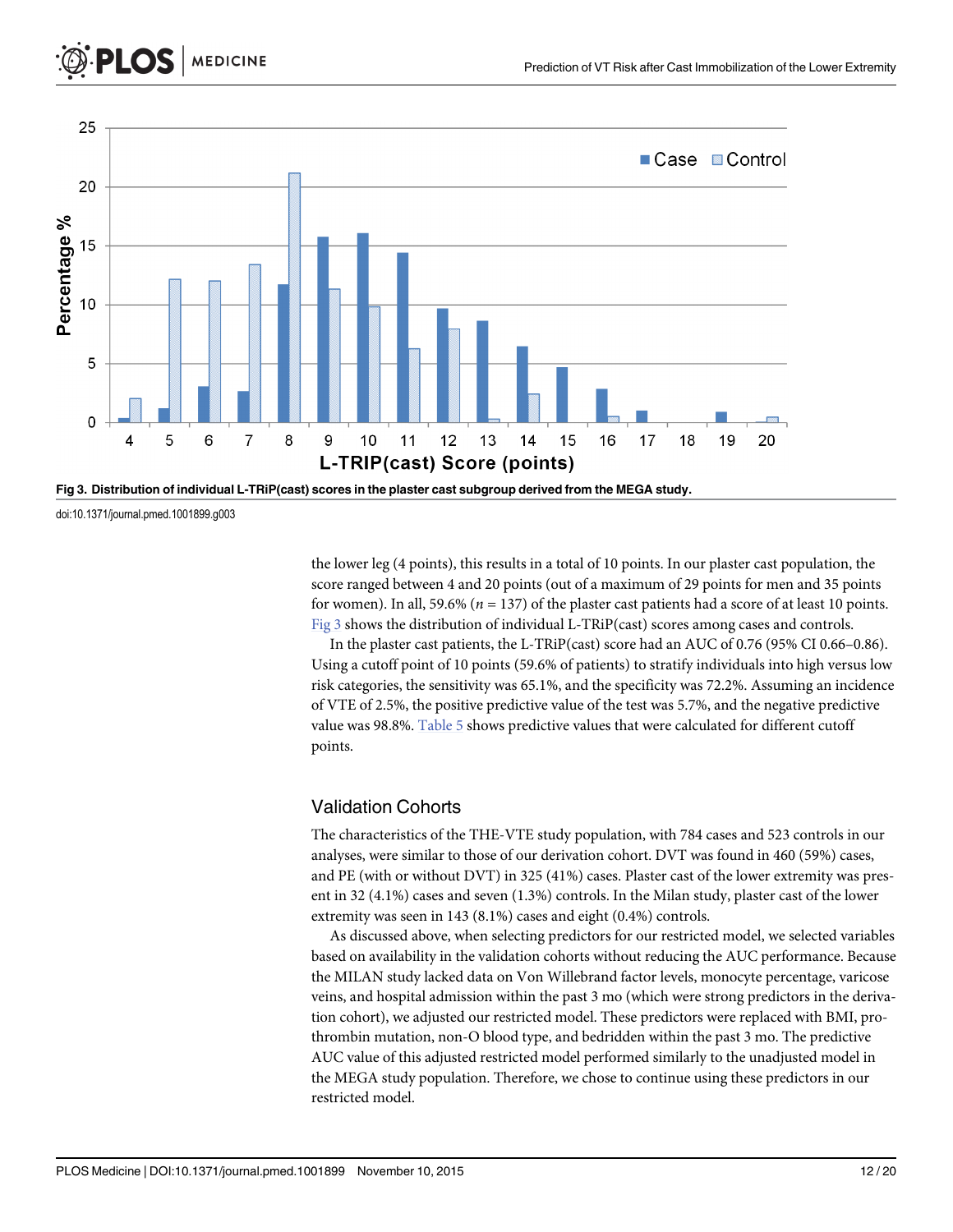| Percent         | <b>Sensitivity</b> |                    |                                     |                                             |                                             |                               |                               |
|-----------------|--------------------|--------------------|-------------------------------------|---------------------------------------------|---------------------------------------------|-------------------------------|-------------------------------|
| <b>Positive</b> |                    | <b>Specificity</b> | <b>Sensitivity</b><br>+ Specificity | <b>Positive</b><br><b>Predictive Value*</b> | <b>Negative</b><br><b>Predictive Value*</b> | Likelihood<br><b>Positive</b> | Likelihood<br><b>Negative</b> |
| 100.0%          | 100.0%             | 0.0%               | 100.0%                              | 2.5%                                        | 99.2%                                       | 1.0                           | 0.3                           |
| 100.0%          | 100.0%             | 0.1%               | 100.0%                              | 2.5%                                        | 99.2%                                       | 1.0                           | 0.3                           |
| 99.9%           | 100.0%             | 0.1%               | 100.0%                              | 2.5%                                        | 98.6%                                       | 1.0                           | 0.5                           |
| 99.3%           | 99.6%              | 2.0%               | 101.6%                              | 2.5%                                        | 99.5%                                       | 1.0                           | 0.2                           |
| 96.5%           | 98.4%              | 14.2%              | 112.6%                              | 2.9%                                        | 99.7%                                       | 1.1                           | 0.1                           |
| 92.1%           | 95.3%              | 26.2%              | 121.5%                              | 3.2%                                        | 99.5%                                       | 1.3                           | 0.2                           |
| 87.8%           | 92.6%              | 39.7%              | 132.2%                              | 3.8%                                        | 99.5%                                       | 1.5                           | 0.2                           |
| 74.7%           | 80.8%              | 60.8%              | 141.7%                              | 5.0%                                        | 99.2%                                       | 2.1                           | 0.3                           |
| 59.6%           | 65.1%              | 72.2%              | 137.2%                              | 5.7%                                        | 98.8%                                       | 2.3                           | 0.5                           |
| 44.4%           | 49.0%              | 82.0%              | 131.0%                              | 6.5%                                        | 98.4%                                       | 2.7                           | 1.0                           |
| 31.2%           | 34.5%              | 88.3%              | 122.9%                              | 7.1%                                        | 98.1%                                       | 3.0                           | 0.7                           |
| 21.7%           | 24.8%              | 96.3%              | 121.1%                              | 14.7%                                       | 98.0%                                       | 6.7                           | 0.8                           |
| 14.3%           | 16.2%              | 96.6%              | 112.8%                              | 10.9%                                       | 97.8%                                       | 4.7                           | 0.9                           |
|                 |                    |                    |                                     |                                             |                                             |                               |                               |

#### <span id="page-12-0"></span>[Table 5.](#page-11-0) Predictive performance of the L-TRiP(cast) score in plaster cast patients.

\*Presuming a prevalence of VTE in plaster cast patients of 2.5%.

doi:10.1371/journal.pmed.1001899.t005

Results of the validation of the different prediction scores can be found in Table 6. The clinical model showed an AUC of 0.75 (95% CI 0.55–0.94) in plaster cast patients in the THE-VTE cohort. In the Milan study population, AUCs were 0.93 (95% CI 0.86–1.00), 0.92 (95% CI 0.87–0.98), and 0.96 (95% CI 0.92–0.99) for the full, restricted, and clinical models, respectively, in plaster cast patients. The L-TRiP(cast) score performed very well, with AUCs of 0.95 (95% CI 0.91–0.99) and 0.77 (95% CI 0.58–0.96) in the Milan study and the THE-VTE study, respectively.

# **Discussion**

### Summary of Key Findings

In this study we developed a prediction model for the occurrence of VTE in patients with plaster cast immobilization of the lower extremity. Due to the wide range of incidence rates that have been reported and a considerable bleeding risk secondary to anticoagulant prophylaxis, current guidelines on thromboprophylaxis are contradictory. A prediction model could help clinicians decide whether or not to prescribe thromboprophylaxis in individual patients [\[24,25\]](#page-17-0).

The full model performed best in our derivation cohort, with an AUC of 0.85 (95% CI 0.77– 0.92), and consisted of a mix of environmental risk factors, genetic risk factors, and biomarkers.

| <b>Model or Prediction Score</b> | <b>AUC (95% CI)</b>  |                     |  |  |  |
|----------------------------------|----------------------|---------------------|--|--|--|
|                                  | <b>THE-VTE Study</b> | <b>Milan Study</b>  |  |  |  |
| Full model                       | __                   | $0.93(0.86 - 1.00)$ |  |  |  |
| Restricted model                 | _                    | $0.92(0.87 - 0.98)$ |  |  |  |
| Clinical model                   | $0.75(0.55 - 0.94)$  | $0.96(0.92 - 0.99)$ |  |  |  |
| L-TRiP(cast) score               | $0.77(0.58 - 0.96)$  | $0.95(0.91 - 0.99)$ |  |  |  |
|                                  |                      |                     |  |  |  |

Table 6. Validation results in plaster cast patients.

doi:10.1371/journal.pmed.1001899.t006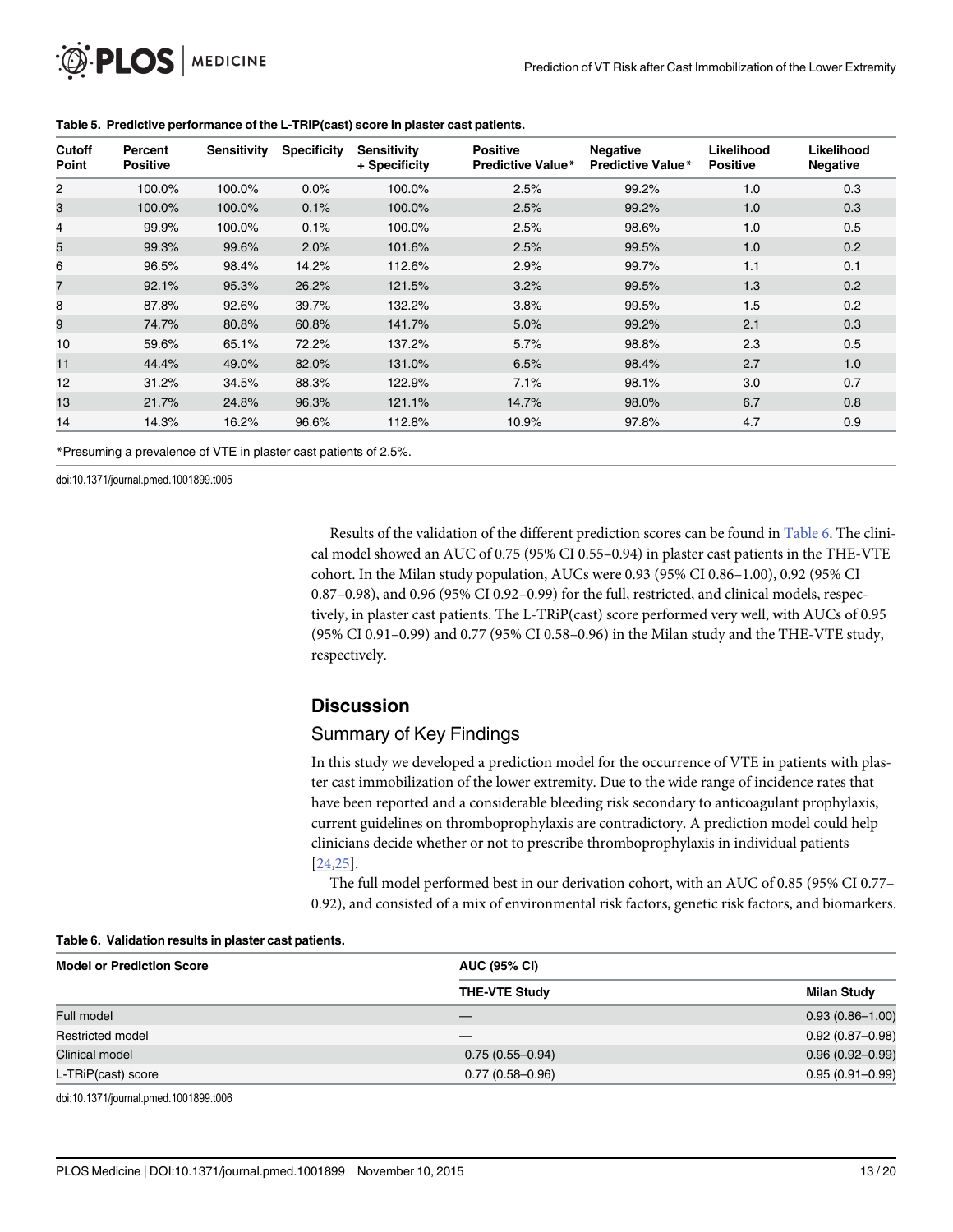<span id="page-13-0"></span>However, as measurement of biomarkers and SNPs can be difficult, expensive, or take some time in clinical practice, we also developed two reduced versions of this full model: a restricted model and a clinical model. These models are more practical for clinical use and still showed good predictive characteristics, with an AUC of 0.84 (95% CI 0.77–0.92) and 0.77 (95% CI 0.66–0.87) for the restricted model (only one biomarker and two SNPs included) and the clinical model (no biomarkers or SNPs), respectively. In validation studies, the clinical and restricted models performed well in two validation populations. Of all the models, the clinical model performed best, with an AUC of 0.75 (95% CI 0.55–0.94) and 0.96 (95% CI 0.92–0.99) in the THE-VTE study and the Milan study, respectively.

### Previous Prediction Models

Whereas other studies have examined risk factors and developed prediction models for thrombosis in the general population, this study focused particularly on the development of VTE in plaster cast patients. Considering the low risk of a first event and the heterogeneous etiology of VTE, it is not efficient to develop a prediction model for the general population. Instead, targeting a specific high risk group is much more likely to lead to a model that can be used in clinical practice to distinguish individuals in whom the expected risk is sufficiently high to warrant thromboprophylactic therapy  $[1]$ . For instance, location of the plaster cast (complete leg, lower leg, etc.) was the most important predictive variable in our target group, giving specific information for these patients.

The predictive value of genetic and environmental risk factors for VTE has been described in previous studies [[3](#page-16-0),[4](#page-16-0),[26](#page-17-0)]. Hippisley-Cox and Coupland reported an increased risk of VTE in the general population in association with overweight, COPD, varicose veins, congestive heart failure, chronic renal disease, cancer, inflammatory bowel disease, hospital admission within the past 6 mo, use of antipsychotic drugs, use of oral contraceptives, use of hormone replacement therapy, use of tamoxifen, and smoking, which resulted in an AUC value of 0.75 (95% CI 0.74–0.76) in their validation cohort, which is in line with our results  $[4]$ . However, one very well established risk factor, i.e., immobilization, was not incorporated into this model. de Haan et al. recently found that multiple SNP testing had an additional predictive value in the prediction of VTE compared with a model with environmental variables only (also partially MEGA study data) [[6\]](#page-16-0). They identified five common SNPs and incorporated these variables into a prediction model for the general population, together with environmental risk factors. This model had an AUC of 0.77 (95% CI 0.74–0.80) [\[6\]](#page-16-0).

There have been only a few studies, predominantly in cancer-induced thrombosis, that have investigated the predictive role of biomarkers, such as high factor VIII and prothrombin fragment  $1 + 2$ , in the prediction of VTE  $[7, 9]$ . While other studies have focused on environmental risk factors, genetic risk factors, or biomarkers only, we incorporated all three types of predictor variables into our model. So far, this is the only prediction model for VTE to our knowledge that has combined all of these variables and that has focused on plaster cast patients.

# Limitations of the Study

Although we incorporated genetic risk factors, environmental risk factors, and biomarkers in our model, we were not able to include age and sex as predictor variables at first, since the controls in our study were frequency matched on age and sex. To overcome this, control individuals were weighted to the age and sex distribution of the Dutch population, which made it possible to estimate the real effect of age and sex on the risk of VTE in our case–control study. We performed a sensitivity analysis with and without weighting of control individuals: the results for the weighted analyses were equal to those of the unweighted analyses in both the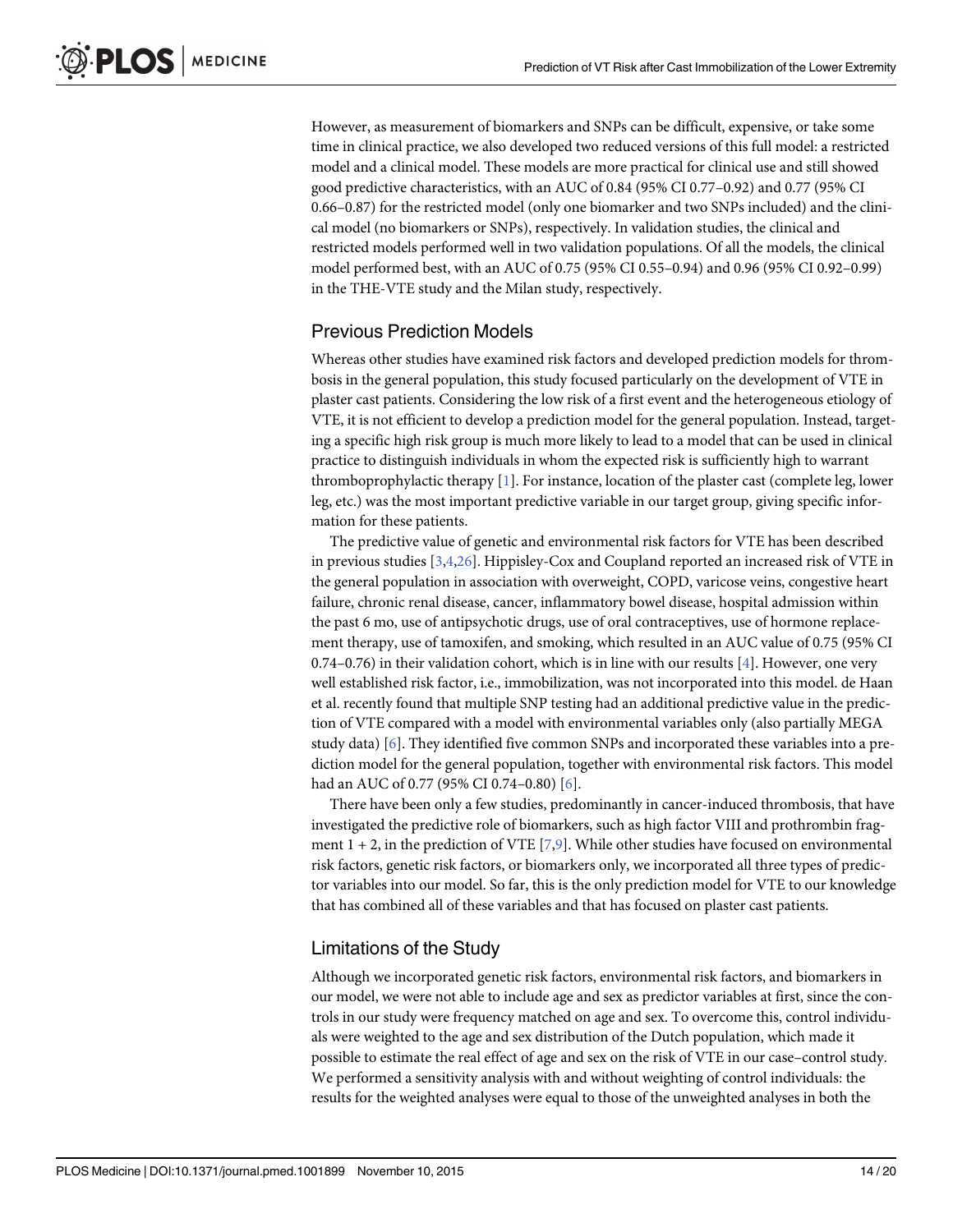<span id="page-14-0"></span>derivation and validation studies. This way, age and sex were incorporated into our models as predictor variables, making our risk score suitable for patients from 18 up to 70 y old. Another limitation of the study was that blood collection was performed after the occurrence of thrombosis. As a result, the levels of coagulation factors may have been a consequence of the thrombosis rather than a cause. However, increased levels of factor VIII and fibrinogen measured after the occurrence of thrombosis have been shown not to be due to acute phase reactions [\[27](#page-17-0)]. In fact, high factor VIII levels seem to be a permanent phenomenon, and repeated measurements of factor VIII show little variation [\[28,29\]](#page-17-0). A third limitation was that general information on anticoagulation therapy was available, but information on possible thromboprophylaxis during plaster cast was missing. Nonetheless, if we look at the results of a survey on thromboprophylaxis conducted in the Netherlands in 2002, which overlaps with the inclusion period of our study, 30% of orthopedic surgeons provided thromboprophylaxis during lower leg plaster cast, and 88% during complete leg plaster cast [\[30\]](#page-17-0). Therefore, VTE risk may have been underestimated in this study. A fourth limitation of the study is that the relatively small number of individuals with plaster cast ( $n = 230$ ) hinders development of a prediction model specifically targeted to this group. To overcome this issue and avoid overfitting, we first developed our model in the entire MEGA study population and then tested our full model in the plaster cast subgroup. Finally, using a c-statistic alone for building a prediction model may eliminate important risk factors. To overcome this, we first developed our full model based on clinical as well as statistical criteria. Candidate predictors were retained based on (1) a forward selection procedure or (2) well-established association in the literature. We used the cstatistic only to slim down our full model so that the same predictive power could be reached with fewer predictor variables.

# Clinical Implications

Our study showed a good performance of the different prediction models in plaster cast patients. Although we found an added value of genetic variance and biomarker information in the prediction of VTE, the clinical model (with environmental factors only) performed only slightly less well than the full model, with a good discriminative statistic of 0.77 (95% CI 0.66– 0.87) in the derivation data. Moreover, in our validation sets, the clinical model performed as well or even better than the full model, with an AUC of 0.75 (95% CI 0.55–0.94) and 0.96 (95% CI 0.92–0.99) in the THE-VTE study and the Milan study, respectively. Therefore, it is doubtful whether information on genetic variance and biomarkers will lead to higher accuracy in the prediction algorithm. In addition, genetic testing is currently not practical in the clinical setting and probably less cost-effective (due to the small prevalence of some genetic variants), and therefore the diagnostic value of these predictors might be limited.

Currently, the American College of Chest Physicians advises that pharmacologic thromboprophylaxis should not be used in patients with isolated lower leg injuries requiring leg immobilization [[12](#page-16-0)]. The UK National Institute for Health Care and Excellence guidelines recommend considering VTE prophylaxis after evaluating the risks and benefits in clinical discussion with the patient [\[31\]](#page-17-0). In addition, the British Society for Haematology recommends prophylaxis for patients at high risk of VTE associated with lower limb plaster cast [[32\]](#page-17-0). Our L-TRiP(cast) score, based on the clinical model, classifies individuals with plaster cast of the lower extremity as high risk or low risk for VTE. This may give guidance to clinicians on prescribing thromboprophylaxis, in line with the latest guidelines. Defining a definite cutoff point is not straightforward. We cautiously suggest using a cutoff point of 9 points to classify individuals as being at high risk for VTE, in which case 74.7% of the people with plaster cast (cases and controls) in our study were identified as high risk. In this way, our risk score can identify a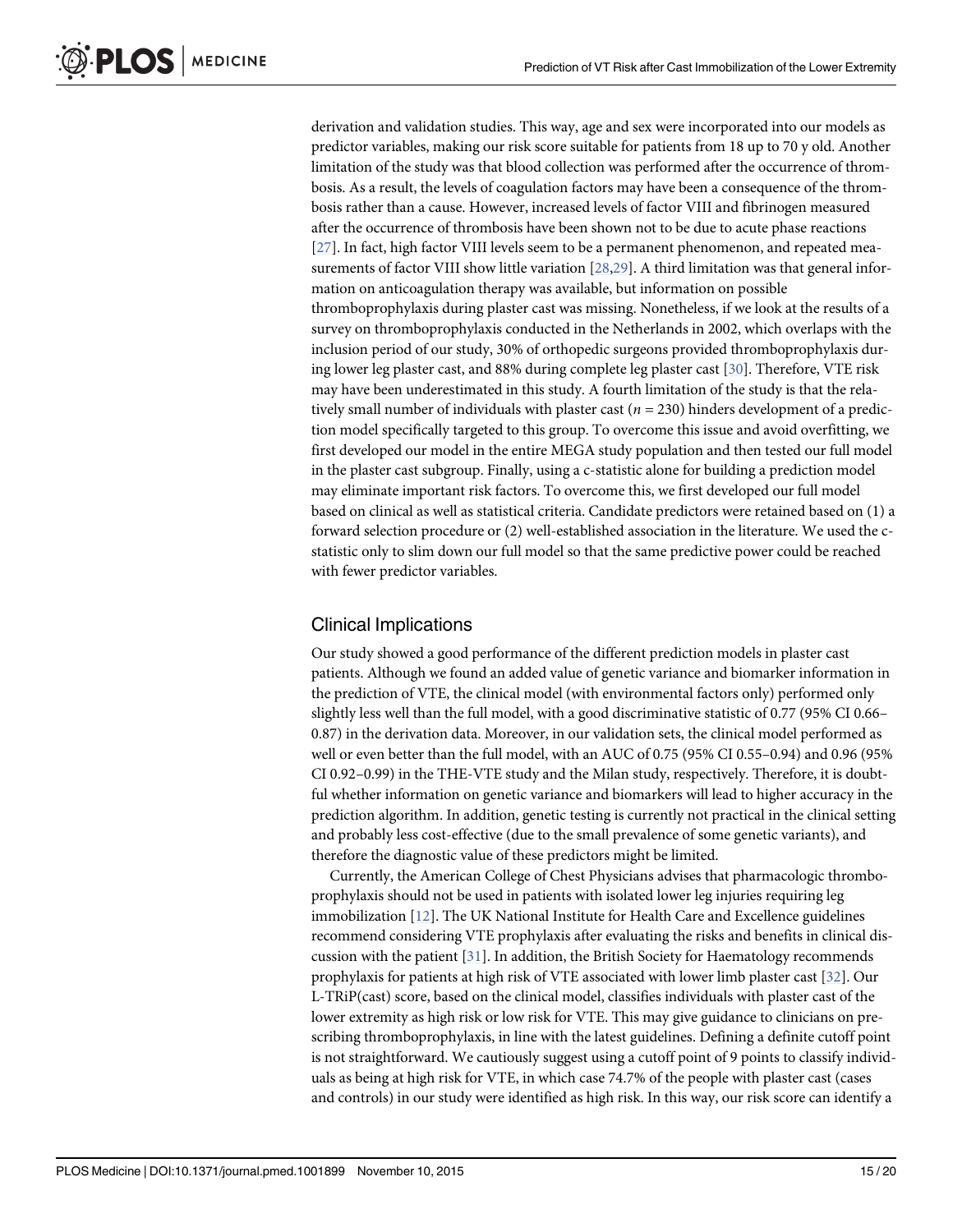<span id="page-15-0"></span>large proportion of people at risk; assuming an overall incidence of VTE of 2.5% (or more with increasing age), the model in these patients has a positive predictive value for the development of VTE of 5.0% while only 0.8% of individuals who scored lower than 9 points will develop VTE. For recurrence, a  $\geq$  5.0% risk is considered as an indication for thromboprophylaxis [\[33\]](#page-17-0), which outweighs the risk of major bleeding. For short term treatment ( $\sim$ 6 wk for plaster cast), the bleeding risk is obviously much lower and is estimated at 0.5%. Furthermore, a higher sensitivity could be preferred over a higher specificity, as the burden of missing a VTE might be worse than the burden of overtreatment (i.e., prophylaxis without therapeutic consequences and bleeding complications). While an established cutoff is lacking, clinicians may determine the trade-off between thrombosis and bleeding risk using this decision rule, until additional results from other studies are available (ideally, a randomized controlled trial that compares thromboprophylaxis in all plaster cast patients, or never thromboprophylaxis, with the decision rule based on our L-TRiP[cast] score).

### Conclusion

By using information on environmental risk factors, genetic risk factors, and biomarkers, we were able to develop models that predict the risk of VTE after cast immobilization of the lower extremity. The derivation models in this study show that determination of biomarkers and genetic variance leads to better accuracy in the prediction of VTE in plaster cast patients. However, the validation data show that the clinical model performs as well, or even better. The L-TRiP(cast) score may therefore be more efficient and can be used in the clinical setting. These results can give guidance in clinical decision-making until an unambiguous guideline for thromboprophylaxis therapy in these patients is available, so that not every patient needs to be exposed to the risk and burden of anticoagulant treatment.

### Supporting Information

[S1 Analysis Plan](http://www.plosone.org/article/fetchSingleRepresentation.action?uri=info:doi/10.1371/journal.pmed.1001899.s001). Analysis plan for the development of the L-TRiP(cast) score. (DOCX)

[S1 Data](http://www.plosone.org/article/fetchSingleRepresentation.action?uri=info:doi/10.1371/journal.pmed.1001899.s002). Overview of missing data and multiple imputation. (DOCX)

[S1 Laboratory Analyses.](http://www.plosone.org/article/fetchSingleRepresentation.action?uri=info:doi/10.1371/journal.pmed.1001899.s003) Detailed information on laboratory analyses. (DOCX)

[S1 Table](http://www.plosone.org/article/fetchSingleRepresentation.action?uri=info:doi/10.1371/journal.pmed.1001899.s004). Basic characteristics of cases and controls of the derivation cohort. (XLSX)

[S2 Table](http://www.plosone.org/article/fetchSingleRepresentation.action?uri=info:doi/10.1371/journal.pmed.1001899.s005). Univariate and multivariate analyses showing ORs for VTE, comparing cases and controls.

(XLSX)

[S1 Weights.](http://www.plosone.org/article/fetchSingleRepresentation.action?uri=info:doi/10.1371/journal.pmed.1001899.s006) Table of weights assigned to different strata for control individuals. (XLSX)

### Acknowledgments

The directors of the anticoagulation clinics of Amersfoort (M. H. H. Kramer, MD), Amsterdam (M. Remkes, MD), Leiden (F. J. M. van der Meer, MD), The Hague (E. van Meegen, MD), Rotterdam (A. A. H. Kasbergen, MD), and Utrecht (J. de Vries–Goldschmeding, MD), the Netherlands, made the recruitment of patients possible; the interviewers (J. C. M. van den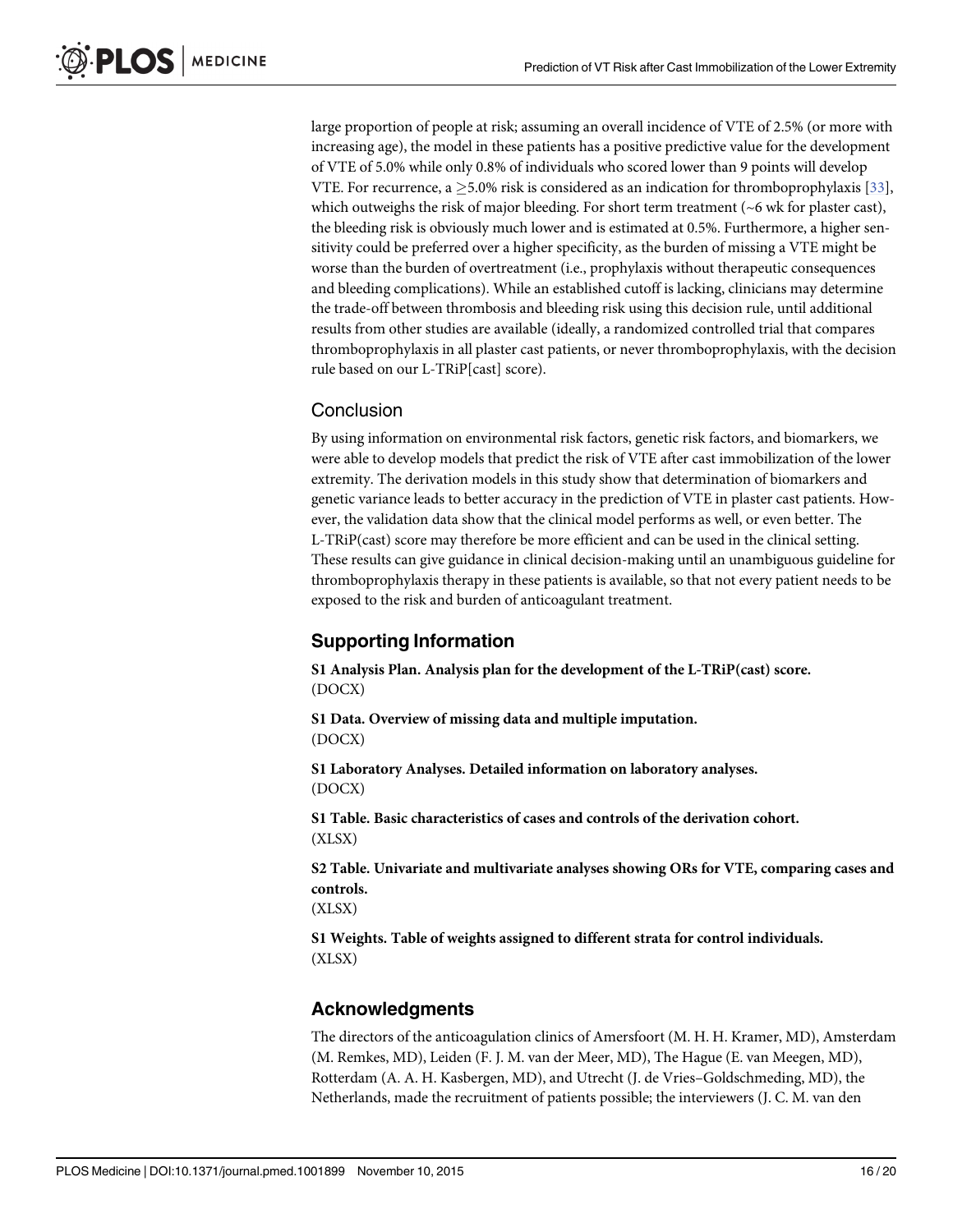<span id="page-16-0"></span>Berg, B. Berbee, S. van der Leden, M. Roosen, and E. C. Willems of Brilman) performed the blood draws; I. de Jonge, MSc, R. Roelofsen, MSc, M. Streevelaar, L. M. J. Timmers, MSc, and J. J. Schreijer provided secretarial and administrative support and data management; fellows I. D. Bezemer, MSc, J. W. Blom, MD, A. van Hylckama Vlieg, PhD, E. R. Pomp, MSc, L. W. Tick, MD, and K. J. van Stralen, MSc, participated in every step of the data collection; C. J. M. van Dijk, R. van Eck, J. van der Meijden, P. J. Noordijk, and T. Visser performed the laboratory measurements. We thank all the participants of the MEGA study, the THE-VTE study, and the Milan study.

# Author Contributions

Conceived and designed the experiments: BN RVA SCC FRR. Performed the experiments: BN. Analyzed the data: BN RVA SLC SCC. Contributed reagents/materials/analysis tools: SLC. Wrote the first draft of the manuscript: BN RVA. Contributed to the writing of the manuscript: BN RVA SLC AVHV PB IM TB FRR SCC. Enrolled patients: FRR IM PB TB AVHV. Agree with the manuscript's results and conclusions: BN RVA SLC AVHV PB IM TB FRR SCC. All authors have read, and confirm that they meet, ICMJE criteria for authorship

### References

- [1.](#page-1-0) Rosendaal FR. Venous thrombosis: a multicausal disease. Lancet. 1999; 353:1167–1173. PMID: [10209995](http://www.ncbi.nlm.nih.gov/pubmed/10209995)
- 2. Goldhaber SZ, Bounameaux H. Pulmonary embolism and deep vein thrombosis. Lancet. 2012; 379:1835–1846. doi: [10.1016/S0140-6736\(11\)61904-1](http://dx.doi.org/10.1016/S0140-6736(11)61904-1) PMID: [22494827](http://www.ncbi.nlm.nih.gov/pubmed/22494827)
- [3.](#page-1-0) Lijfering WM, Rosendaal FR, Cannegieter SC. Risk factors for venous thrombosis—current understanding from an epidemiological point of view. Br J Haematol. 2010; 149:824–833. doi: [10.1111/j.](http://dx.doi.org/10.1111/j.1365-2141.2010.08206.x) [1365-2141.2010.08206.x](http://dx.doi.org/10.1111/j.1365-2141.2010.08206.x) PMID: [20456358](http://www.ncbi.nlm.nih.gov/pubmed/20456358)
- [4.](#page-2-0) Hippisley-Cox J, Coupland C. Development and validation of risk prediction algorithm (QThrombosis) to estimate future risk of venous thromboembolism: prospective cohort study. BMJ. 2011; 343:d4656. doi: [10.1136/bmj.d4656](http://dx.doi.org/10.1136/bmj.d4656) PMID: [21846713](http://www.ncbi.nlm.nih.gov/pubmed/21846713)
- [5.](#page-2-0) Barbar S, Noventa F, Rossetto V, Ferrari A, Brandolin B, Perlati M, et al. A risk assessment model for the identification of hospitalized medical patients at risk for venous thromboembolism: the Padua Prediction Score. J Thromb Haemost. 2010; 8:2450–2457. doi: [10.1111/j.1538-7836.2010.04044.x](http://dx.doi.org/10.1111/j.1538-7836.2010.04044.x) PMID: [20738765](http://www.ncbi.nlm.nih.gov/pubmed/20738765)
- [6.](#page-2-0) de Haan HG, Bezemer ID, Doggen CJ, Le Cessie S, Reitsma PH, Arellano AR, et al. Multiple SNP testing improves risk prediction of first venous thrombosis. Blood. 2012; 120:656–663. doi: [10.1182/blood-](http://dx.doi.org/10.1182/blood-2011-12-397752)[2011-12-397752](http://dx.doi.org/10.1182/blood-2011-12-397752) PMID: [22586183](http://www.ncbi.nlm.nih.gov/pubmed/22586183)
- [7.](#page-2-0) Ay C, Vormittag R, Dunkler D, Simanek R, Chiriac AL, Drach J, et al. D-dimer and prothrombin fragment 1 + 2 predict venous thromboembolism in patients with cancer: results from the Vienna Cancer and Thrombosis Study. J Clin Oncol. 2009; 27:4124–4129. doi: [10.1200/JCO.2008.21.7752](http://dx.doi.org/10.1200/JCO.2008.21.7752) PMID: [19636003](http://www.ncbi.nlm.nih.gov/pubmed/19636003)
- 8. Khorana AA, Kuderer NM, Culakova E, Lyman GH, Francis CW. Development and validation of a pre-dictive model for chemotherapy-associated thrombosis. Blood. 2008; 111:4902-4907. doi: [10.1182/](http://dx.doi.org/10.1182/blood-2007-10-116327) [blood-2007-10-116327](http://dx.doi.org/10.1182/blood-2007-10-116327) PMID: [18216292](http://www.ncbi.nlm.nih.gov/pubmed/18216292)
- [9.](#page-2-0) Vormittag R, Simanek R, Ay C, Dunkler D, Quehenberger P, Marosi C, et al. High factor VIII levels independently predict venous thromboembolism in cancer patients: the cancer and thrombosis study. Arterioscler Thromb Vasc Biol. 2009; 29:2176–2181. doi: [10.1161/ATVBAHA.109.190827](http://dx.doi.org/10.1161/ATVBAHA.109.190827) PMID: [19778945](http://www.ncbi.nlm.nih.gov/pubmed/19778945)
- [10.](#page-2-0) van Adrichem RA, Debeij J, Nelissen RG, Schipper IB, Rosendaal FR, Cannegieter SC. Below-knee cast immobilization and the risk of venous thrombosis: results from a large population-based case–control study. J Thromb Haemost. 2014; 12:1461–1469. doi: [10.1111/jth.12655](http://dx.doi.org/10.1111/jth.12655) PMID: [25040873](http://www.ncbi.nlm.nih.gov/pubmed/25040873)
- [11.](#page-2-0) Ettema HB, Kollen BJ, Verheyen CC, Buller HR. Prevention of venous thromboembolism in patients with immobilization of the lower extremities: a meta-analysis of randomized controlled trials. J Thromb Haemost. 2008; 6:1093-1098. doi: [10.1111/j.1538-7836.2008.02984.x](http://dx.doi.org/10.1111/j.1538-7836.2008.02984.x) PMID: [18429944](http://www.ncbi.nlm.nih.gov/pubmed/18429944)
- [12.](#page-2-0) Falck-Ytter Y, Francis CW, Johanson NA, Curley C, Dahl OE, Schulman S, et al. Prevention of VTE in orthopedic surgery patients: Antithrombotic Therapy and Prevention of Thrombosis, 9th ed: American College of Chest Physicians Evidence-Based Clinical Practice Guidelines. Chest. 2012; 141:e278S– e325S. doi: [10.1378/chest.11-2404](http://dx.doi.org/10.1378/chest.11-2404) PMID: [22315265](http://www.ncbi.nlm.nih.gov/pubmed/22315265)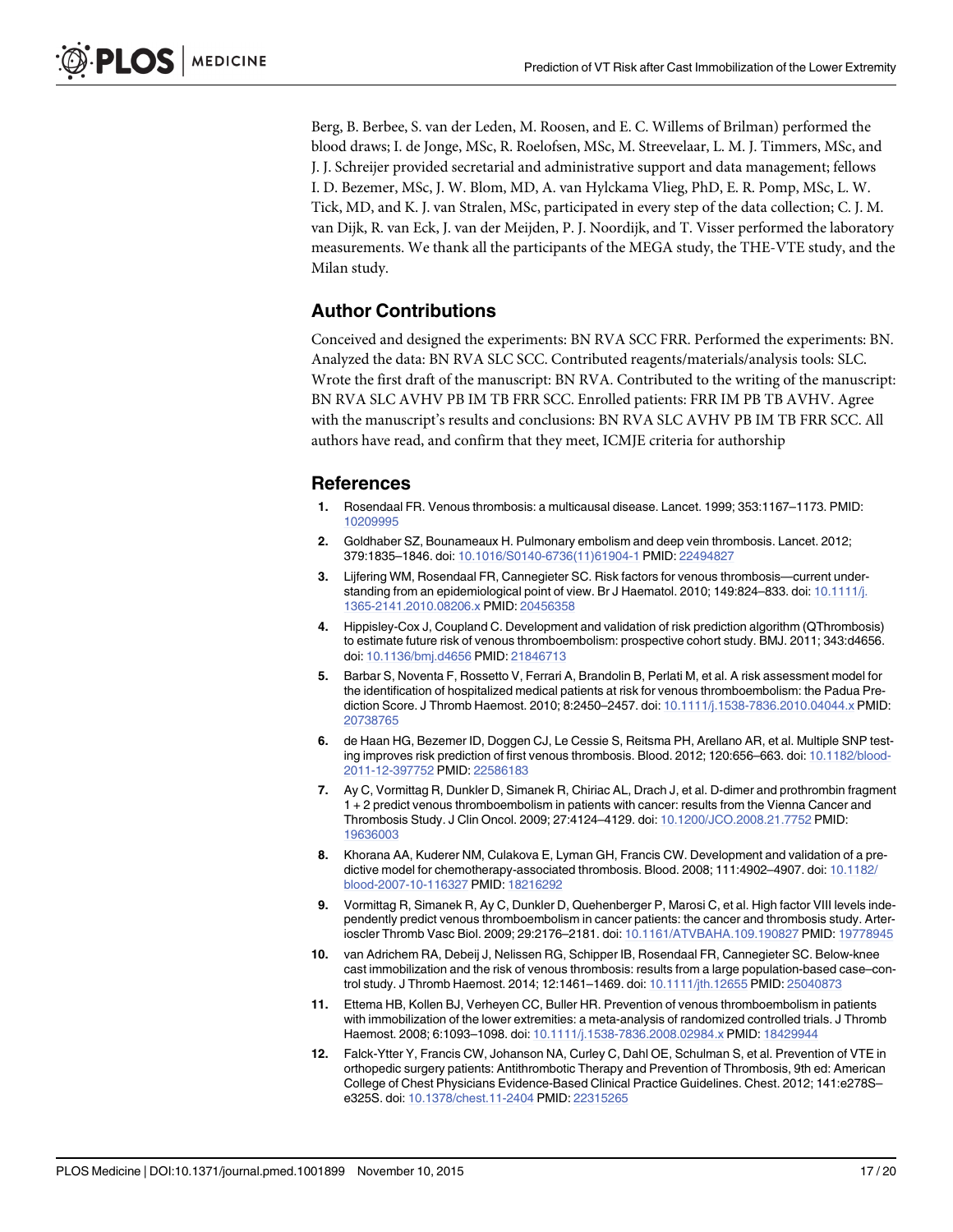- <span id="page-17-0"></span>[13.](#page-2-0) Testroote M, Stigter W, de Visser DC, Janzing H. Low molecular weight heparin for prevention of venous thromboembolism in patients with lower-leg immobilization. Cochrane Database Syst Rev. 2008; 2008:CD006681.
- [14.](#page-2-0) Blom JW, Doggen CJ, Osanto S, Rosendaal FR. Malignancies, prothrombotic mutations, and the risk of venous thrombosis. JAMA. 2005; 293:715–722. PMID: [15701913](http://www.ncbi.nlm.nih.gov/pubmed/15701913)
- 15. Bezemer ID, Doggen CJ, Vos HL, Rosendaal FR. No association between the common MTHFR 677C- >T polymorphism and venous thrombosis: results from the MEGA study. Arch Intern Med. 2007; 167:497–501. PMID: [17353498](http://www.ncbi.nlm.nih.gov/pubmed/17353498)
- [16.](#page-2-0) Cannegieter SC, Doggen CJ, van Houwelingen HC, Rosendaal FR. Travel-related venous thrombosis: results from a large population-based case control study (MEGA study). PLoS Med. 2006; 3:e307. PMID: [16933962](http://www.ncbi.nlm.nih.gov/pubmed/16933962)
- [17.](#page-3-0) Gomez E, van der Poel SC, Jansen JH, van der Reijden BA, Lowenberg B. Rapid simultaneous screening of factor V Leiden and G20210A prothrombin variant by multiplex polymerase chain reaction on whole blood. Blood. 1998; 91:2208–2209. PMID: [9490710](http://www.ncbi.nlm.nih.gov/pubmed/9490710)
- [18.](#page-3-0) Ocak G, Vossen CY, Verduijn M, Dekker FW, Rosendaal FR, Cannegieter SC, et al. Risk of venous thrombosis in patients with major illnesses: results from the MEGA study. J Thromb Haemost. 2013; 11:116–123. doi: [10.1111/jth.12043](http://dx.doi.org/10.1111/jth.12043) PMID: [23106832](http://www.ncbi.nlm.nih.gov/pubmed/23106832)
- [19.](#page-3-0) van Buuren S, Boshuizen HC, Knook DL. Multiple imputation of missing blood pressure covariates in survival analysis. Stat Med. 1999; 18:681–694. PMID: [10204197](http://www.ncbi.nlm.nih.gov/pubmed/10204197)
- [20.](#page-5-0) Moons KG, Kengne AP, Grobbee DE, Royston P, Vergouwe Y, Altman DG, et al. Risk prediction models: II. External validation, model updating, and impact assessment. Heart. 2012; 98:691–698. doi: [10.](http://dx.doi.org/10.1136/heartjnl-2011-301247) [1136/heartjnl-2011-301247](http://dx.doi.org/10.1136/heartjnl-2011-301247) PMID: [22397946](http://www.ncbi.nlm.nih.gov/pubmed/22397946)
- [21.](#page-7-0) van Hylckama Vlieg A (2009) Thrombophilia, hypercoagulability, and environment, and the risk of venous thrombo-embolism (THE-VTE study) [abstract]. Abstract number 7:PP-MO-289. XXII Congress of the International Society on Thrombosis and Haemostasis; 11–16 July 2009; Boston, MA, US.
- [22.](#page-7-0) van Hylckama Vlieg A, Baglin CA, Luddington R, MacDonald S, Rosendaal FR, Baglin TP. The risk of a first and recurrent venous thrombosis associated with elevated D-dimer and thrombin potential; results of THE-VTE Study. J Thromb Haemost. 2015; 13:1642–1652. doi: [10.1111/jth.13043](http://dx.doi.org/10.1111/jth.13043) PMID: [26178257](http://www.ncbi.nlm.nih.gov/pubmed/26178257)
- [23.](#page-7-0) Ribeiro DD, Bucciarelli P, Braekkan SK, Lijfering WM, Passamonti SM, Brodin EE, et al. Seasonal variation of venous thrombosis: a consecutive case series within studies from Leiden, Milan and Tromso. J Thromb Haemost. 2012; 10:1704-1707. doi: [10.1111/j.1538-7836.2012.04811.x](http://dx.doi.org/10.1111/j.1538-7836.2012.04811.x) PMID: [22681473](http://www.ncbi.nlm.nih.gov/pubmed/22681473)
- [24.](#page-12-0) Nokes TJ, Keenan J. Thromboprophylaxis in patients with lower limb immobilisation—review of current status. Br J Haematol. 2009; 146:361-368. doi: [10.1111/j.1365-2141.2009.07737.x](http://dx.doi.org/10.1111/j.1365-2141.2009.07737.x) PMID: [19519693](http://www.ncbi.nlm.nih.gov/pubmed/19519693)
- [25.](#page-12-0) Struijk-Mulder MC, Ettema HB, Verheyen CC, Buller HR. Comparing consensus guidelines on thromboprophylaxis in orthopedic surgery. J Thromb Haemost. 2010; 8:678–683. doi: [10.1111/j.1538-7836.](http://dx.doi.org/10.1111/j.1538-7836.2009.03728.x) [2009.03728.x](http://dx.doi.org/10.1111/j.1538-7836.2009.03728.x) PMID: [20040041](http://www.ncbi.nlm.nih.gov/pubmed/20040041)
- [26.](#page-13-0) Samama MM. An epidemiologic study of risk factors for deep vein thrombosis in medical outpatients: the Sirius study. Arch Intern Med. 2000; 160:3415–3420. PMID: [11112234](http://www.ncbi.nlm.nih.gov/pubmed/11112234)
- [27.](#page-14-0) Kamphuisen PW, Eikenboom JC, Vos HL, Pablo R, Sturk A, Bertina RM, et al. Increased levels of factor VIII and fibrinogen in patients with venous thrombosis are not caused by acute phase reactions. Thromb Haemost. 1999; 81:680–683. PMID: [10365736](http://www.ncbi.nlm.nih.gov/pubmed/10365736)
- [28.](#page-14-0) Kraaijenhagen RA, in't Anker PS, Koopman MM, Reitsma PH, Prins MH, van den Ende A, et al. High plasma concentration of factor VIIIc is a major risk factor for venous thromboembolism. Thromb Haemost. 2000; 83:5–9. PMID: [10669145](http://www.ncbi.nlm.nih.gov/pubmed/10669145)
- [29.](#page-14-0) O'Donnell J, Mumford AD, Manning RA, Laffan M. Elevation of FVIII:C in venous thromboembolism is persistent and independent of the acute phase response. Thromb Haemost. 2000; 83:10–13. PMID: [10669146](http://www.ncbi.nlm.nih.gov/pubmed/10669146)
- [30.](#page-14-0) Truijers M, Kranendonk SE, Nurmohamed MT. [Thromboprophylaxis in general surgical practices in the year 2004: perioperative use during hospitalisation, during out-patient care and following plaster cast immobilisation.] Ned Tijdschr Geneeskd. 2005; 149:2511–2516. PMID: [16304889](http://www.ncbi.nlm.nih.gov/pubmed/16304889)
- [31.](#page-14-0) National Institute for Health Care and Excellence. Venous thromboembolism in adults admitted to hospital: reducing the risk. NICE guidelines [CG92]. London: National Institute for Health Care and Excellence; 2010.
- [32.](#page-14-0) Baglin T, Barrowcliffe TW, Cohen A, Greaves M. Guidelines on the use and monitoring of heparin. Br J Haematol. 2006; 133:19–34. PMID: [16512825](http://www.ncbi.nlm.nih.gov/pubmed/16512825)
- [33.](#page-15-0) Kearon C, Iorio A, Palareti G. Risk of recurrent venous thromboembolism after stopping treatment in cohort studies: recommendation for acceptable rates and standardized reporting. J Thromb Haemost. 2010; 8:2313–2315. doi: [10.1111/j.1538-7836.2010.03991.x](http://dx.doi.org/10.1111/j.1538-7836.2010.03991.x) PMID: [20738761](http://www.ncbi.nlm.nih.gov/pubmed/20738761)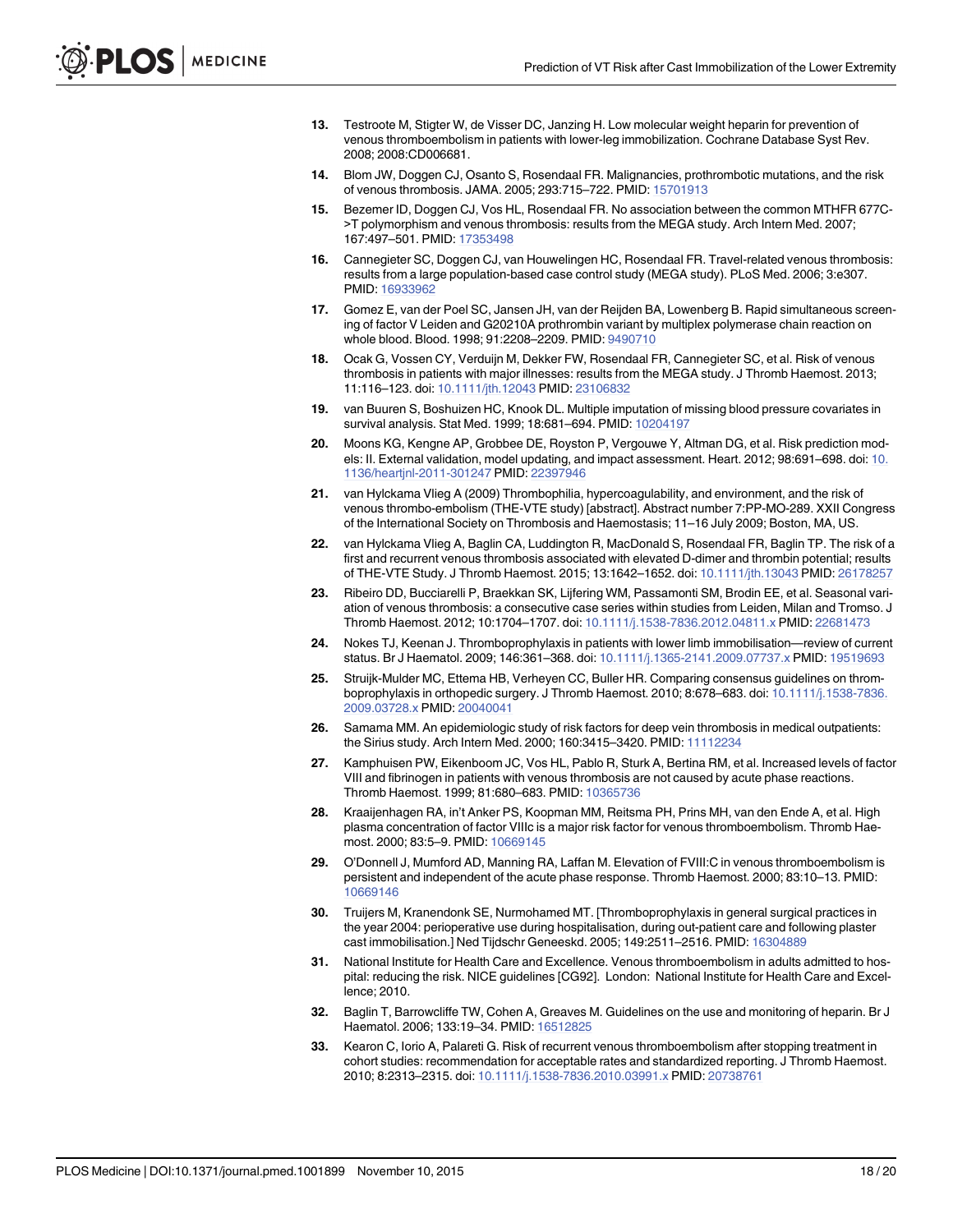# Editors' Summary

### **Background**

Blood normally flows smoothly around the human body, but when a cut or other injury occurs, proteins called clotting factors make the blood gel (coagulate) at the injury site. The resultant clot (thrombus) plugs the wound and prevents blood loss. Sometimes, however, a thrombus forms inside an uninjured blood vessel and partly or completely blocks the blood flow. Clot formation inside one of the veins deep in the body (usually in a leg) is called deep vein thrombosis (DVT). DVT, which can cause pain, swelling, and redness in the affected limb, is treated with anticoagulants, drugs that stop the clot growing. If left untreated, part of the clot can break off and travel to the lungs, where it can cause a lifethreatening pulmonary embolism. DVT and pulmonary embolism are known collectively as venous thromboembolism (VTE). Risk factors for VTE include age, oral contraceptive use, having an inherited blood clotting disorder, and prolonged inactivity (for example, being bedridden). An individual's lifetime risk of developing VTE is about 11%; 10%–30% of people die within 28 days of diagnosis of VTE.

### Why Was This Study Done?

Clinicians cannot currently accurately predict who will develop VTE, but it would be very helpful to be able to identify individuals at high risk for VTE because the condition can be prevented by giving anticoagulants before a clot forms (thromboprophylaxis). The ability to predict VTE would be particularly useful in patients who have had a lower limb immobilized in a cast after, for example, breaking a bone. These patients have an increased risk of VTE compared to patients without cast immobilization. However, their absolute risk of VTE is not high enough to justify giving everyone with a leg cast thromboprophylaxis because this therapy increases the risk of major bleeds. Here, the researchers investigate the predictive value of genetic and environmental factors and levels of coagulation factors and other biomarkers on VTE occurrence after cast immobilization of the lower leg and develop a clinical tool for the prediction of VTE in patients with plaster casts.

### What Did the Researchers Do and Find?

The researchers used data from the MEGA study, a study of risk factors for VTE, to build a prediction model for a first VTE in patients with a leg cast; the prediction model included 32 predictors (the full model). They also built a restricted model, which included only 11 predictors but had maximum predictive value, and a clinical model, which included 14 environmental predictors that can all be determined without drawing blood or undertaking any assays. They then determined the ability of each model to distinguish between patients with a leg cast who did and did not develop VTE using receiver operating characteristic (ROC) curve analysis. The area under the curve (AUC) for the full model was 0.85, for the restricted model it was 0.85, and for the clinical model it was 0.77. (A predictive test that discriminates perfectly between individuals who do and do not subsequently develop a specific condition has an AUC of 1.00; a test that is no better at predicting outcomes than flipping a coin has an AUC of 0.5.) Similar or higher AUCs were obtained for all the models using data collected in two independent studies. Finally, the researchers converted the clinical model into a risk score by giving each variable in the model a numerical score. The sum of these scores was used to stratify individuals into